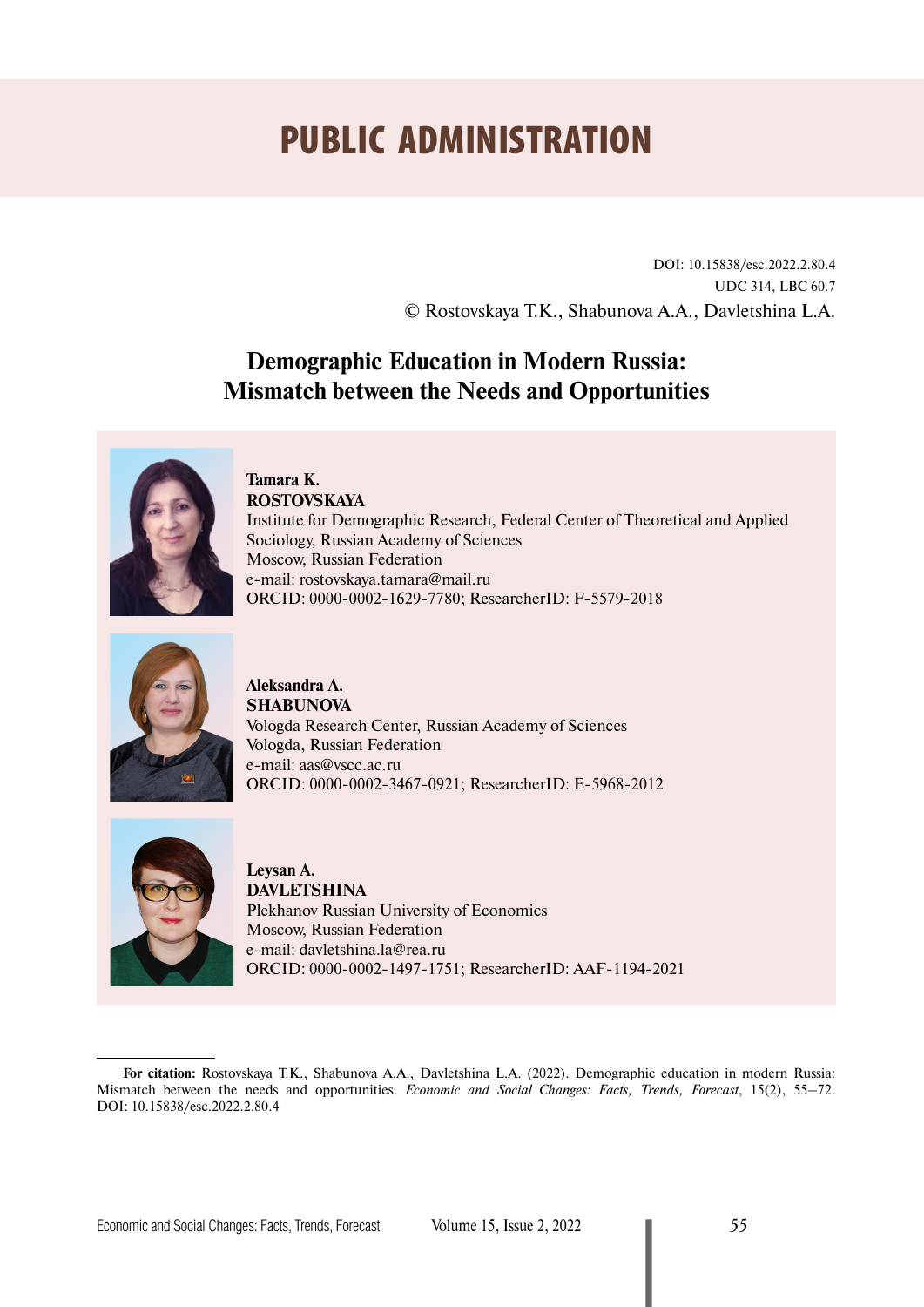**Abstract.** Negative trends in major demographic processes, aggravated by the impact of the COVID-19 pandemic, require not only an active demographic policy, but also thoughtful and well-grounded management decisions. This raises the requirements for the qualifications of employees in the field of science, education and management personnel in terms of their understanding of complex and multifactor demographic processes. Consequently, the need for training and retraining of demographers is also increasing. The purpose of the work is to assess the current state of demographic education in Russia and the possibilities of its development. The article presents an overview of foreign and national educational and scientific practice in the field of demographic education. We find that the "Demography" field is included in the enlarged group "3. Social sciences, business and law"; therefore, most educational institutions implement educational programs in the "Sociology" field; more often these are master's degree programs. Scientific institutions focus on collaborating with educational institutions and pursue an educational and scientific trajectory (for example, the USA); they can also work autonomously by responding to the needs of the state and society (France, Germany). We also review Russian practice of implementing the educational process under the program "Demography". We find out that only three universities conduct educational activities under this program. However, the scientific and educational potential for training demographers, taking into account "non-core" universities and academic research organizations, is available in the capital and in the regions. Nevertheless, the presence of laboratories specializing in demographic research proves the relevance of demographic knowledge in various regions of Russia. The analysis of departments' teaching staff confirms their high educational and scientific potential. An overview of the work of scientific institutions and departments at universities indicates that vigorous scientific and research activity in the "Demography" field is being conducted in Russia. The analysis shows that in modern Russia, the issues of standardization of this area of work and education have not yet been fully worked out. We substantiate a system of successive stages for development of an educational standard in the "Demography" field and approval of the "Demographer" professional standard.

**Key words:** demographer, labor market, education, system approach, professional standard, educational standard, multilevel education system, domestic experience, foreign experience.

#### **Acknowledgment**

The reported study was supported by the Russian Science Foundation. Project 20-18-00256 "Demographic behavior in the context of Russia's national security".

#### **Introduction**

It is impossible to imagine the existence of any state without the population living on its territory. The current geopolitical and socio-economic situation, geographical features and environmental parameters, wars and revolutions, as well as cultural, religious conditions and circumstances – all this determines the demographic situation.

Knowing the patterns of changes in the number and structure of the population and understanding demographic situation parameters are essential conditions for strategic planning and ensuring national security.

In Russia, considerable attention is paid to the issues of preservation of the people at the level of federal legislation. Presidential Decree 606 "On measures to implement the demographic policy of the Russian Federation", dated May 17, 2012, which defines the main priorities and directions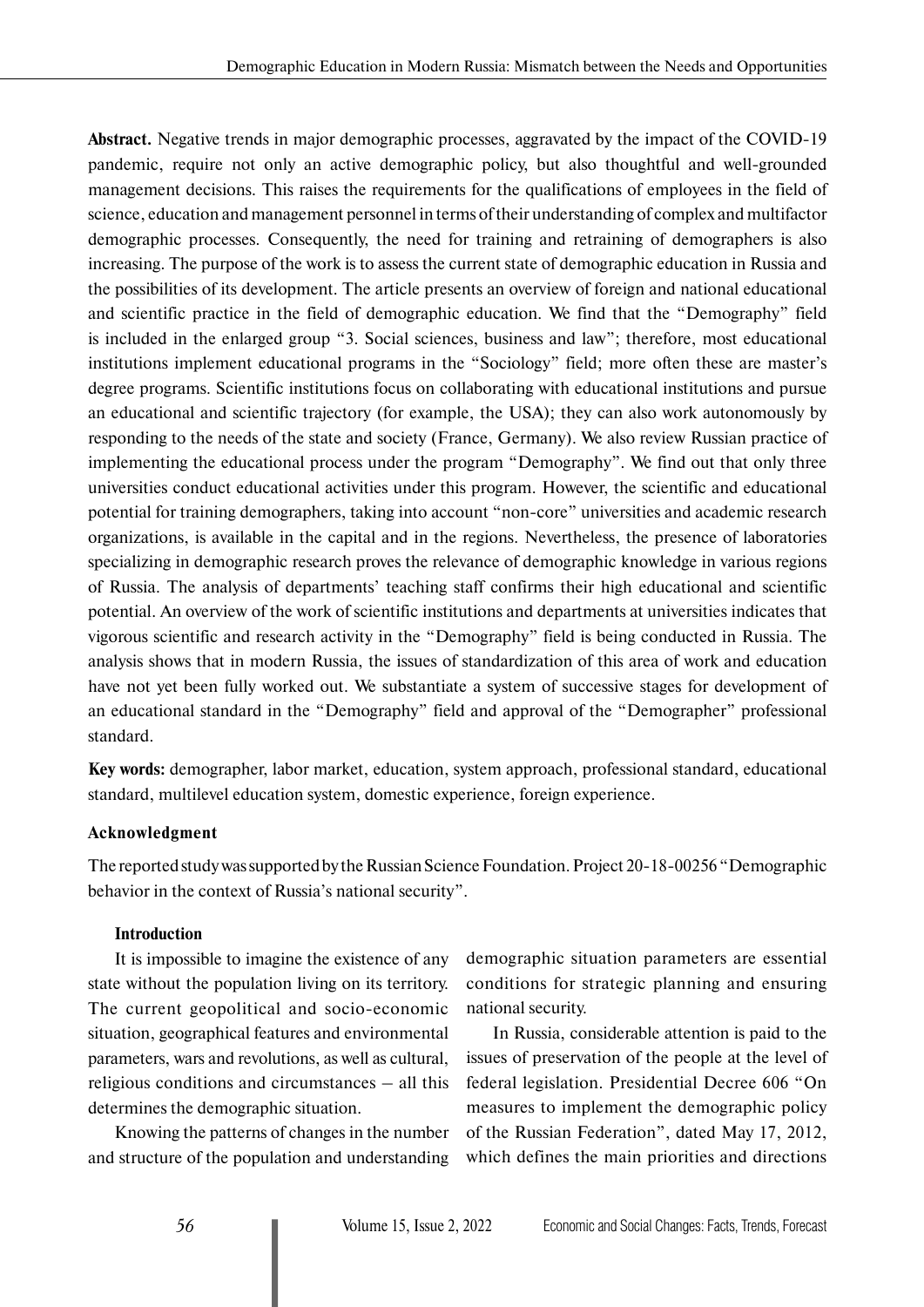of the country's demographic policy for the medium term may be named as one of the main documents in this area in the history of the new Russia<sup>1</sup>. The decree outlines very ambitious targets, including "increasing the total fertility rate to 1.753 by 2018" and "raising life expectancy in the Russian Federation to 74 years by 2018". Taking into account the demographic situation that had developed in Russia by the beginning of the 21st century, it was impossible to ensure the full achievement of the listed targets *and to maintain the result*.

The decree on Russia's national development goals up to 2030 signed by the RF President on July 21, 2020 contains the national goal of "preserving the population; people's health and well-being". Its targets are very ambitious, for example: "... raising life expectancy to 78 years; bringing down poverty rate twofold compared to 2017; raising the proportion of citizens systematically engaged in physical culture and sports to 70%"2 . One of the main goals in this document is designated as "ensuring sustainable population growth in the Russian Federation", including natural and migration movement parameters.

Presidential Decree 400, dated July 2, 2021 "On the National Security Strategy of the Russian Federation" contains the section "Preservation of the people of Russia and development of human potential". The document refers to the state policy in the field of preservation of the people of Russia through "sustainable natural population growth and improvement of the quality of life". Among the tasks that make it possible to achieve the goal, the following are presented: "increasing the birth

rate, forming motivation for having many children; increasing life expectancy, reducing population mortality and the level of disability, prevention of occupational diseases"3 .

In two strategic documents devoted to the development and preservation of Russia, adopted a year apart, close attention is paid to the issues of preservation of the people. At the same time, there is a certain discrepancy: the national development goals are about sustainable population growth, and the National Security Strategy is about sustainable natural population growth. It seems that the former is more likely to be achieved in the near future, while the latter, which involves increasing the birth rate and reducing mortality, requires a lot of effort and time.

Demographic development indicators as indicators of government performance are also included in many documents: Federal Law 172- FZ, dated June 28, 2014 "On strategic planning in the Russian Federation"4 , the forecast of socioeconomic development of the Russian Federation for the period up to 2036, prepared by the Ministry of Economic Development of Russia in 20185 , the forecast of socio-economic development of the Russian Federation for 2022 and for the planning period of 2023 and 2024, prepared by the Ministry of Economic Development of Russia in 2021<sup>6</sup>, Order 191n of the Ministry of Labor, dated March 31, 2021

<sup>&</sup>lt;sup>1</sup> On measures to implement the demographic policy of the Russian Federation: Presidential Decree 606, dated May 17, 2012. Available at: http://publication.pravo.gov.ru/ Document/View/0001201205070019 (accessed: December 24, 2021).

<sup>2</sup> Decree on Russia's national development goals up to 2030, dated July 21, 2020. Available at: http://www.kremlin. ru/events/president/news/63728 (accessed: December 24, 2021).

<sup>&</sup>lt;sup>3</sup> On the National Security Strategy of the Russian Federation: Presidential Decree 400, dated July 2, 2021. Available at: https://www.consultant.ru/document/cons\_doc\_ LAW 389271/ (accessed: December 24, 2021).

<sup>4</sup> On strategic planning in the Russian Federation: Federal Law 172-FZ, dated June 28, 2014. Available at: https:// docs.cntd.ru/document/420204138#7DE0K6 (accessed: December 24, 2021).

<sup>&</sup>lt;sup>5</sup> Forecast of socio-economic development of the Russian Federation for the period up to 2036. Available at: https://cheladmin.ru/sites/default/files/n/page/25381/ upload/dolgosrochnyyprognozrf.pdf (accessed: December 24, 2021).

<sup>6</sup> Forecast of socio-economic development of the Russian Federation for 2022 and for the planning period of 2023 and 2024. Available at: https://www.garant.ru/products/ ipo/prime/doc/402874898/ (accessed: December 24, 2021).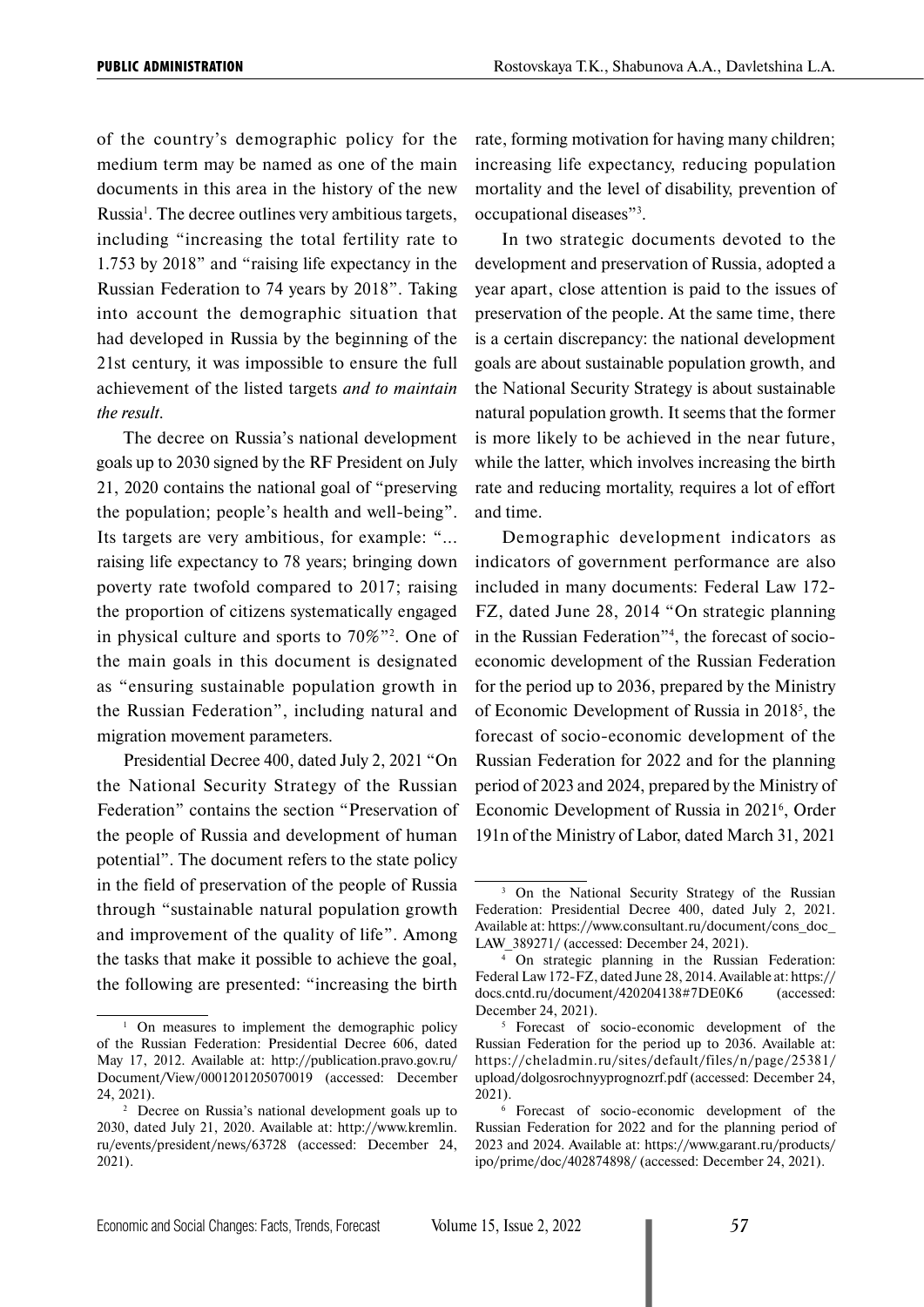"On approving a methodology for determining the demand of constituent entities of the Russian Federation, economic sectors and major employers for skilled personnel for the medium and long term"<sup>7</sup>.

National projects aimed at the preservation of the people deserve special attention. Since 2007, they have been the key instruments of demographic policy, defining its goals, resources and methods.

A brief overview of strategic documents at the national level allows us to draw three important conclusions: first, at the national level, the preservation of the population is recognized as the major national security factor; second, Russia pays due attention to the formation of legislative frameworks in the field of demographic policy, but the targets of strategic documents are not always coordinated. Third, when forming demographic policy and adopting strategic documents for development of the country, it is extremely important to take into account the specifics and patterns of demographic development, to know and understand the needs of territories in order to achieve a demographic optimum and form a favorable demographic situation (an increase in the birth rate, a decrease in mortality, attracting workforce, etc.). This knowledge makes it possible to build an adequate and viable strategy, include viable and relevant parameters in it and obtain results, including those aimed at preserving the people.

However, a natural question arises: where does our country train specialists who are able to build a competent demographic strategy, analyze current demographic parameters, understand the essence of the personnel needs of regional labor markets

and the degree of differentiation of territories along the course of demographic processes, and who know how to build predictive models and are able to interpret them? Are there enough such specialists in Russia?

Our article is devoted to the problem of training demographers in a difficult demographic situation. The main purpose of the work is to assess the state of demographic education in Russia and the possibilities of its development. To achieve the goal, we will analyze educational and scientific activity in the world and Russia within the "Demography" field, assess the personnel potential, outline the stages of development and implementation of the educational standard in the "Demography" field initiated by the expected approval of the professional standard "Demographer".

#### **Literature review**

Personnel training in the field of demographic development in higher education institutions has not been given due attention in the scientific literature. A significant number of works deal with the development of the education system in an actively globalizing world community and the coming information age. Researchers draw attention to the need to take into account changes in the content of socialization and forms of communication when building the educational process and point out the importance of increasing communicative competence in the formation of human potential. At the same time, prospects are assessed and futurological forecasts of the development of the education system in the conditions of the information technology era are presented (Egorychev, Rostov, 2021; Yarnykh et al., 2021). It is proved that in the modern conditions of the innovative economy there is a need for a new system of continuing education, which does not so much disseminate and replicate knowledge, as opens access to it to a variety of social groups. As a result, education becomes a tool of social transformation (Golenkova, Goliusova, 2016).

<sup>&</sup>lt;sup>7</sup> On approving a methodology for determining the demand of constituent entities of the Russian Federation, economic sectors and major employers for skilled personnel for the medium and long term: Order 191n of the Ministry of Labor, dated March 31, 2021. Available at: https://docs.cntd. ru/document/603934331#6500IL (accessed: December 24, 2021).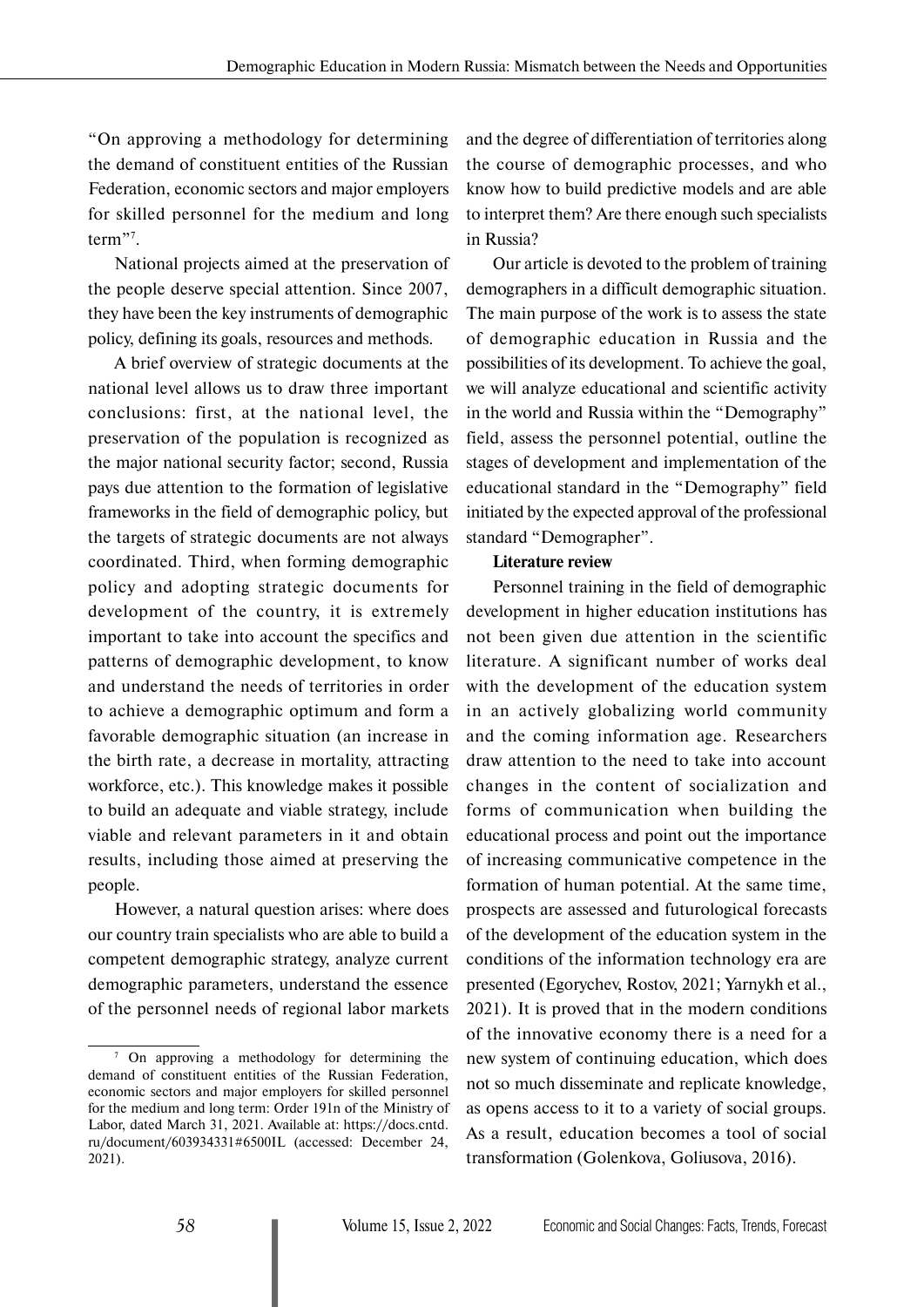Foreign studies consider new trends in the development of the education system, the demographic situation and their interrelation. Researchers substantiate why education should be considered as a value in all social and individual interactions, especially in a situation of economic change, globalization and demographic transition (Rajović, Bulatović, 2017; Marszowski et al., 2020), and emphasize that an integrated systems approach to addressing sustainability problems is possible with the help of network science tools (Tran et al., 2018; Weber et al., 2021). Attention is also paid to approaches in the management of educational institutions and the organization of the educational process in the field of higher education. Such studies are particularly relevant during the difficult period of the coronavirus pandemic (Fletcher et al., 2021; Ashour, 2021; Beal Krause, 2021).

Much attention in scientific works is paid to a systems approach to building the educational process in higher education institutions in connection with the needs of society and the transition to a competence-based approach (Golenkova et al., 2018). Researchers emphasize that in the modern world, the decisive role in the development of society belongs not only and not so much to knowledge, but people who possess it, are able to apply it in practice to specific tasks, and the number and quality of skilled specialists (Konstantinovsky, Popova, 2016). It is important that educational programs should take into account global and regional problems, requirements of the labor market, specifics and capabilities of the educational institution, and individual characteristics of a future specialist (Romanova et al., 2016). Modern research shows that consumers of educational services are sensitive to global trends in the modernization of production; the demand for workforce is increasing for professions that have a low risk of automation and require high-skilled workers; this once again proves the high demand for quality education (Ramos et al., 2021). This is what determines the

need for objective procedures for independent assessment of qualifications that meet the needs of all stakeholders (Kicherova et al., 2021).

In various countries, approaches to the content of curricula and organization of the educational process in higher education have been formed or are at the stage of formation based on priorities and goals: state investment policy (Wang et al., 2021), foreign direct investment (Alshubiri, 2021), systems approach (Serrano-Aguilera et al., 2021) taking into account the Sustainable Development Goals (SDGs) (Serrano-Aguilera et al., 2021), inclusivity (Zabeli, Kaçaniku, 2021; Buitrago et al., 2021), competence-based approach (Brauer, 2021).

At the same time, the problem of insufficient comprehensive training of specialists in the field of demographic development, as we have already mentioned, is covered extremely poorly in scientific literature. However, the scientific community admits the existence of issues such as the lack of professionals in the field of fundamental and applied demographic research, as well as managers who understand the laws and patterns of demographic processes.

Addressing this problem, Mikhail Denisenko, while still deputy director of the Institute of Demography of the Higher School of Economics, noted in his interview: "... there should be not two demographic centers in a country like Russia, but at least five or six ... with about 200 demographic professionals. And now their number is several times less than necessary. Given the age composition of scientists, it may turn out that in 5–10 years demographers will have to be added to the Red List of Threatened Species..."8 .

The demand for demographic education is also indicated by the results of the interactive survey "Who needs and who does not need demography?" published in # 317-318 of the *Demoskop Weekly*.

<sup>8</sup> Denisenko M. Profession: Demographer. Available at: https://ecsocman.hse.ru/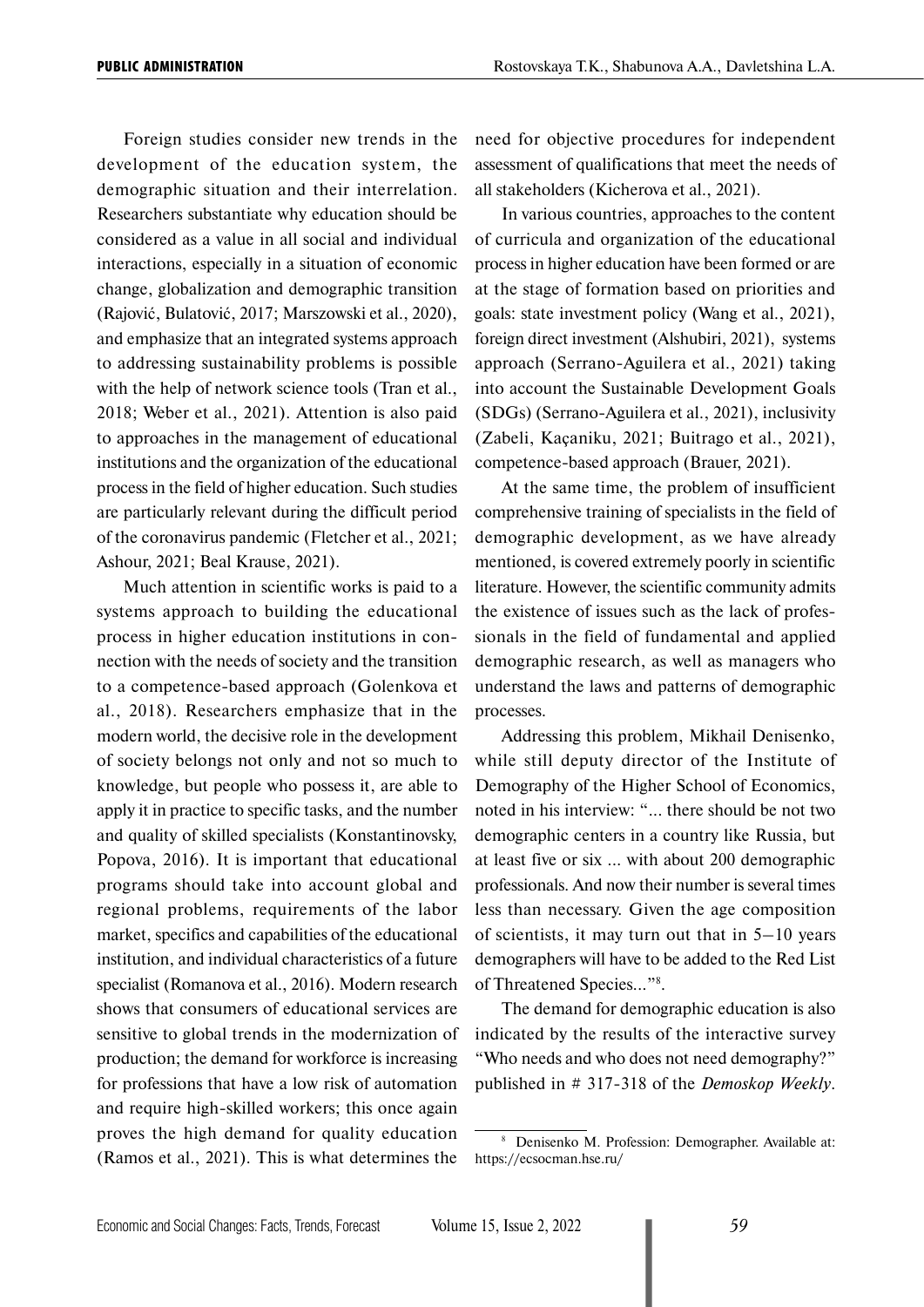The survey was conducted in an interactive mode by representatives of the student pool of the publication. The authors note that many participants of the survey talk about the desire and importance of studying the subject "Demography" more deeply and complain about its absence on the lists of subjects studied at universities<sup>9</sup>.

At the same time, a significant part of school graduates and applicants have difficulties in understanding the practical application of demographic education, and not only in Russia. For example, on the website of Charles University in the Czech Republic, in order to attract students, it is written: "...Demography affects events that concern everyone". It is important for future students to know that demographers can successfully solve marketing tasks (for example, segmentation and forecast of market development) in the insurance sector and in pension funds, as well as in analytical and personnel services at large enterprises. Knowledge about trends in the development of population in the country, regions and large and small cities is in demand in politics, business, and in the work of scientific and non-governmental organizations.

Summarizing the thoughts and hypotheses presented in scientific works, taking into account the target indicators and indicators presented in strategic documents, we emphasize the following. First, the modern labor market is characterized by rapid obsolescence of knowledge, the need for its expansion and updating. Second, it is important to create a unified system of lifelong learning for personnel in various industries, based on a systems approach. Third, in Russia, there is a need to train qualified specialists who are able to adequately and reasonably assess current demographic parameters, build an up-to-date demographic policy, and develop methods and approaches to its implementation.

#### **Materials and methods**

The methodology of our research is based on a systems approach (Mikeshina, 2005), in which the educational system is considered as a set of interrelated subsystems. A systems approach, as the most constructive one, allows us to comprehensively consider the process of formation of demographic education in Russia from the standpoint of the order and sequence of its development stages (Il'yasov et al., 2017).

To understand the current state of demographic education, we used a retrospective analysis, collection and synthesis of information about curricula and disciplines presented on the websites of Russian and foreign universities.

The development and subsequent approval of the professional standard "Demographer" was the initial stage in satisfying the existing demand for demographers. Based on the canons of the systems approach, the article presents the order and content of the subsequent stages necessary for the formation of an educational standard in the "Demography" field.

First of all, it is necessary to identify and formulate a problematic situation, to analyze it. The need for competent demographers is substantiated in the introductory part of our article; it is due to the presence of inconsistencies in the state demographic policy and strategic documents of the country, the setting of impossible tasks, the absence/noninclusion of primary indicators of demographic development of territories. The analysis of the current situation regarding higher education in Russia and abroad will be carried out below (in the "Results" section).

At the next stage, it is necessary to determine the circle of interested participants. Their involvement will help solve the problem under consideration, and will also take into account the interests of each of the parties represented.

At the third stage, the goals and interests of all project participants are formulated and determined.

<sup>9</sup> Who needs demography? Available at: http://www. demoscope.ru/weekly/2008/0323/student01.php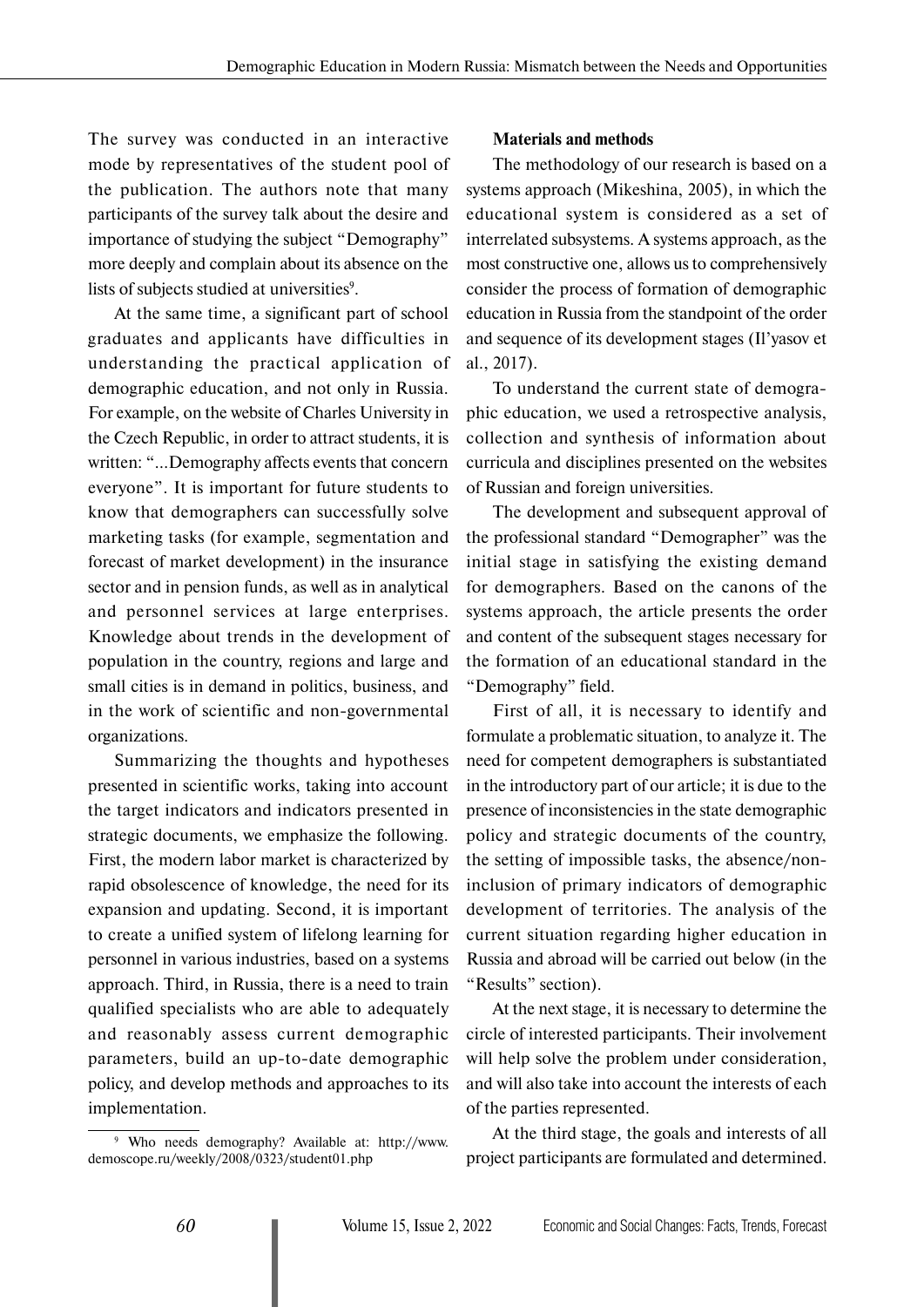Such an approach will allow designing the best model in a problem-containing system (Karamzina, Sil'nova, 2021).

The fourth stage includes the formation of evaluation criteria and the content of the educational standard being developed in the "Demography" field.

At the fifth stage, the educational standard being developed in the "Demography" field undergoes coordination and approval by the relevant authorities.

The final, sixth, stage includes the implementation of the adopted decision, namely, enrollment of students in educational programs in the "Demography" field.

The adoption of the professional standard "Demographer" substantiated by the need for specialists in this industry, presents the educational and scientific community with the possibility of opening and implementing basic educational programs in the "Demography" field. To address this issue, it is necessary to conduct a systems analysis in two aspects:

– first, to study global experience in the implementation of educational and research programs in the "Demography" field; to this end, we reviewed the activities of 60 educational organizations of foreign countries implementing training and research in the field of demography; 14 educational programs available in the public domain were analyzed in detail;

– second, to evaluate the implementation of educational programs in the "Demography" field in Russia and the range of demographic disciplines taught at the departments of Russian universities, as well as the personnel potential of the teaching staff.

The first aspect will determine the degree of relevance of this area of training in the world, taking into account the needs of demographic policy of foreign countries (Syupova, 2018), the second aspect will help assess the degree of readiness of the educational system of Russia for the training of demographers.

#### **Research findings**

*World experience in the implementation of educational and research programs in the "Demography" field.* In the International Standard Classification of Education developed and adopted by the UNESCO Institute for Statistics (2011), the "Demography" field is included in broad group 3 "Social sciences, business and law", field of education 31 "Social and behavioral science" along with economics, political science, sociology, psychology, etc.10

We should mention that the formation of demography as a science took place in the 17th century in Great Britain. Since then, demography as a branch of scientific, educational and practical activity has undergone significant changes and transformations. It flourished at the junction of the 19th – 20th century, when, as a result of a scientific and technological breakthrough, on the one hand, the standard of living improved, which led to a decrease in mortality and an increase in fertility; on the other hand, many wars and revolutions reduced the population in various territories. Despite some similarity in the course of demographic processes in this time period, each country had its own features, which also contributed to the growth of attention to demographic analysis. Among the leading foreign demographic institutions today, the following can be noted.

*France. French Institute for Demographic Studies (INED)*11*.* A public research organization specialized in population studies. It is a partner of the academic and research communities at the national and international levels. Founded in 1945, it became a state scientific and technical institution (EPST) in 1986. The main objectives of the Institute are to study the population of France and foreign countries, to widely disseminate the knowledge

<sup>10</sup> International Standard Classification of Education ISCED 2011. Available at: http://uis.unesco.org/sites/default/ files/documents/isced-2011-ru.pdf (accessed: December 24, 2021).<br> $11$  Available

at: https://www.ined.fr/fr/ (accessed: December 26, 2021).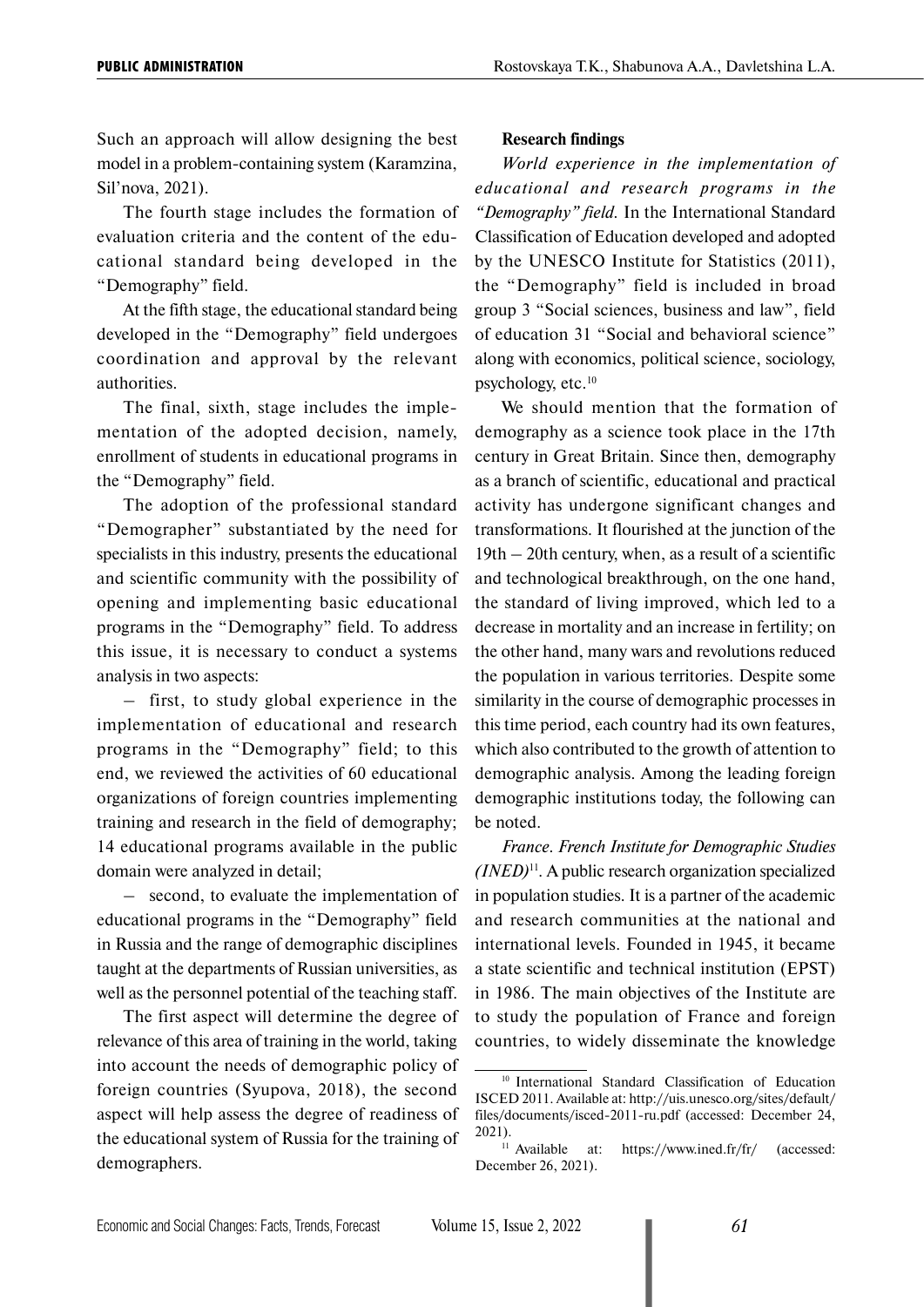gained, and to support education in the field of demographic research and through research.

*Germany. Max Planck Institute for Demographic Research (MPIDR)12*. Studies the structure and dynamics of the population. Founded in 1948. The Institute's staff investigate issues of political importance, such as demographic changes, aging, fertility and labor redistribution (including age characteristics), as well as digitally processing historical demographic data and searching for new data sources, including for assessing migration flows.

*USA. Association of Population Centers (APC)13.* Founded in 1991. It is an independent group of universities and research groups whose mission is to promote joint demographic research and data exchange, to conduct fundamental demographic research for decision makers in the field of public policy, to provide opportunities for education and training in the field of demographic research, to promote the expansion of funding opportunities for population research and support the principles of objective and thorough evaluation of grant applications and scientific reliability of results. In 2021, the APC consisted of 27 research centers and laboratories of leading US universities from 10 US states.

While studying the information about the activities of the world educational community, we reviewed more than 60 universities. The information and analytical base is limited by the completeness of the data presented on the websites of higher educational institutions. The most complete information was obtained on 14 educational programs, most of them are master's degree programs<sup>14</sup> (almost  $2/3$  of the total number), the smallest part is represented by bachelor's degree programs<sup>15</sup>.

Having analyzed the activities of educational institutions we see that the training of demographers in the world is most common at the master's degree level, most often within the framework of the "Sociology" field. This distribution is predetermined by the fact that, according to ISCED, the "Demography" field belongs to the enlarged group 3 "Social sciences, business and law".

University of Waikato, Population Studies program (Bachelor of Arts, Bachelor of Social Studies). Available at: https://www. waikato.ac.nz/study/subjects/population-studies (accessed: December 26, 2021); University of Waikato, Population Studies and Demography program (Master of Social Sciences, Master of Philosophy, Doctor of Philosophy). Available at: https:// www.waikato.ac.nz/study/subjects/demography (accessed: December 26, 2021); University of Texas at San Antonio, Applied Demography (PhD) program. Available at: https://graduateschool.utsa.edu/programs/applied-demography-ph.d/ (accessed: December 26, 2021).

<sup>&</sup>lt;sup>12</sup> Available at: https://www.demogr.mpg.de/en (accessed: December 26, 2021).

<sup>13</sup> Available at: https://www.popcenters.org/ (accessed: December 26, 2021).

<sup>14</sup> University of Oxford, MPhil in Sociology and Demography program. Available at: https://www.ox.ac.uk/admissions/ graduate/courses/mphil-sociology-demography (accessed: December 26, 2021); London School of Hygiene and Tropical Medicine, MSc Demography & Health program. Available at: https://www.lshtm.ac.uk/study/courses/masters-degrees/ demography-health (accessed: December 26, 2021); University of Groningen, MSc in Population Studies program. Available at: https://www.rug.nl/masters/population-studies/ (accessed: December 26, 2021); University of Groningen, DDM Social Demography program. Available at: https://www.rug.nl/masters/ddm-social-demography (accessed: December 26, 2021); University of Groningen, DDM Demography and Social Inequality program. Available at: https://www.rug.nl/masters/ddmdemography-and-social-inequality/ (accessed: December 26, 2021); Tilburg University, Sociology and Population Studies (Double degree) program. Available at: https://www.tilburguniversity.edu/education/masters-programmes/sociology-andpopulation-studies (accessed: December 26, 2021); University of Waikato, Human Development program (Bachelor of Arts, Bachelor of Social Studies). Available at: https://www.waikato.ac.nz/study/subjects/human-development (accessed: December 26, 2021).

<sup>&</sup>lt;sup>15</sup> University of Waikato, Human Development program (Bachelor of Arts, Bachelor of Social Studies). Available at: https://www.waikato.ac.nz/study/subjects/human-development (accessed: December 26, 2021); University of Waikato, Population Studies program (Bachelor of Arts, Bachelor of Social Studies). Available at: https://www.waikato.ac.nz/study/ subjects/population-studies (accessed: December 26, 2021); Portland State University, Applied Social Demography graduate certificate program. Available at: https://www.pdx.edu/academics/programs/graduate/applied-social-demography (accessed: December 26, 2021).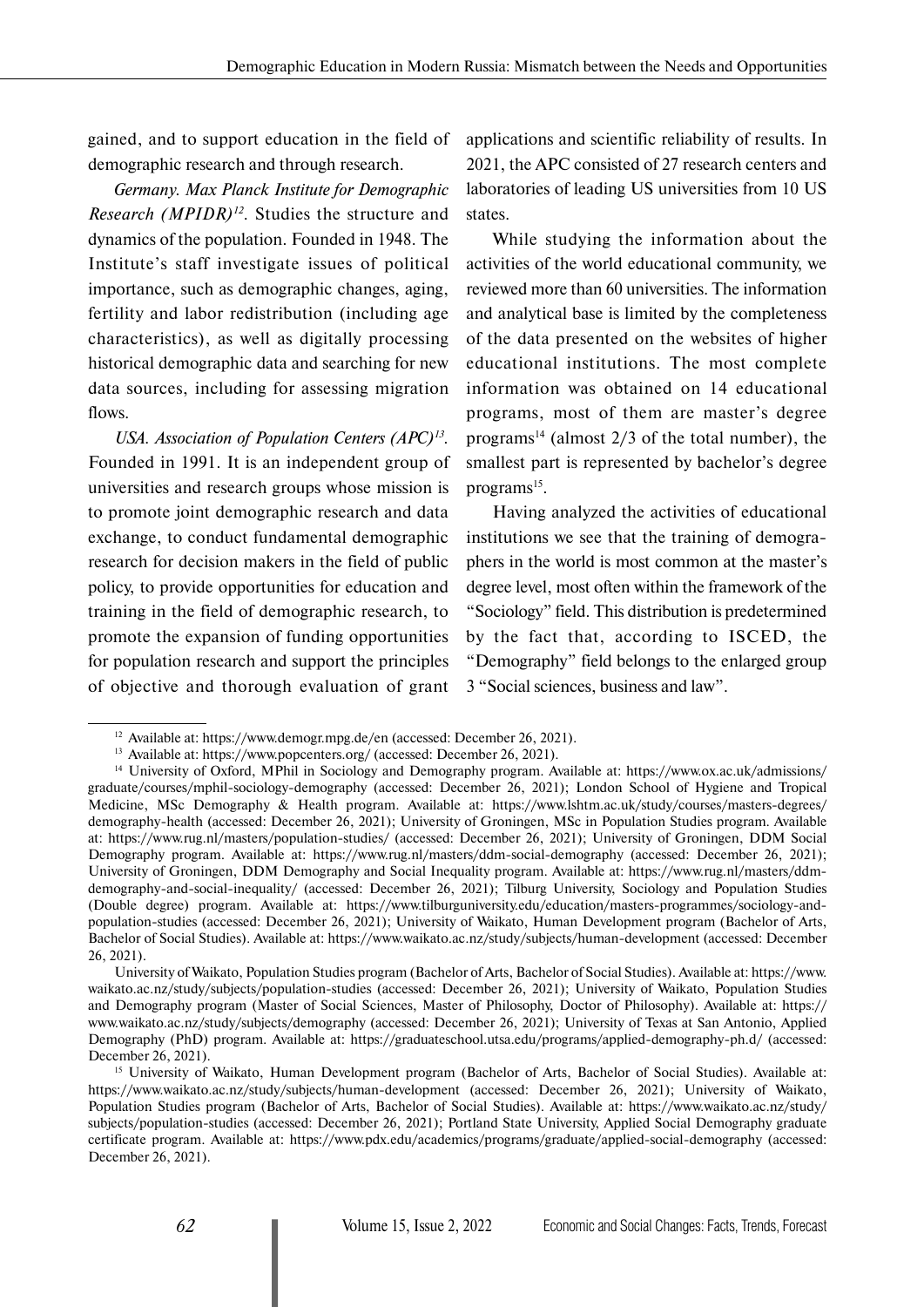Thus, specialists in the field of demography and population are trained in various educational institutions (in terms of territories, rating, etc.); in the country context, demographic policy affects the main demographic processes – fertility and mortality, takes into account the increasing role of migration, is aimed at regulating population size and structure, but also takes into account the specifics of the country, its socio-economic and cultural features, different ways to achieve demographic optimum. In order to support educational institutions (USA) or independently from them (France, Germany), academic research institutes study the current demographic parameters of a particular country and countries of the world as a whole, conduct scientific and popularization activities and other research.

*The study and evaluation of the implementation of educational programs in the "Demography" field in Russia* show that, although there is a need for specialists in the field of demography in the country, training is conducted in only three universities and only in master's degree programs.

Analyzing the current situation, one should not forget about the development of demography as a science in Russian history. M.V. Lomonosov was one of the first to draw attention to the problems of preserving and multiplying the people<sup>16</sup>. The heyday of demography occurred during the USSR and is associated with such names as V.A. Borisov, D.I. Valentey, A.Ya. Kvasha, O.A. Kvitkin, S.A. Novoselsky, V.V. Paevsky, S.G. Strumilin, B.Ts. Urlanis and other scientists who made a significant contribution to the development and formation of national demographic thought.

Previously, demographic education was implemented at Lomonosov Moscow State University and Moscow Economic and Statistical Institute.

Since 2009, demographers have been trained at the Higher School of Economics in the master's program "Demography" in the "Sociology" field, a little later the second program was opened for the "Economics" field<sup>17</sup>. Since 2015, the HSE has opened an Englishlanguage master's degree program "Population and development" in the "State and municipal administration" field<sup>18</sup>. Both master's degree programs belong to Vishnevsky Institute of Demography and are implemented at the department of demography.

Since 2018, the Graduate School of Modern Social Sciences of Lomonosov Moscow State University at the department of demography has opened and successfully implemented the master's degree program "Social demography" at the sociology section<sup>19</sup>. Since 2019, the master's degree program "Management of demographic processes" has been opened at the management section<sup>20</sup>.

The Department of Demographic and Migration Policy at MGIMO, which is affiliated to the Faculty of Management and Politics, implements the master's degree program "Human resource management" focused on training specialists in the field of human resource management with an emphasis on methods of demographic and migration research, as well as analysis of the best international practices in the field of human development<sup>21</sup>.

Thus, in 2021, specialists in the "Demography" field were trained only in three universities that are in the top of various domestic and foreign ratings and have certain freedoms and opportunities to choose the trajectory of work and development.

<sup>16</sup> Lomonosov M.V. *O sokhranenii russkogo naroda* [About the Preservation of the Russian People]. Available at: https:// rusinst.su/docs/books/M.V.Lomonosov-O\_sohranenii\_ russkogo\_naroda.pdf

<sup>&</sup>lt;sup>17</sup> HSE, Master's program in Demography, Sociology field. Available at: https://www.hse.ru/ma/demography/ (accessed: December 26, 2021).

<sup>&</sup>lt;sup>18</sup> HSE, Master's program in Population and Development, State and Municipal Administration field. Available at: https://www.hse.ru/ma/pd/ (accessed: December 26, 2021). 19 Lomonosov Moscow State University, Master's

program "Social demography". Available at: https://www. demography-msu.ru/ (accessed: December 26, 2021).

<sup>20</sup> Ibidem.

<sup>21</sup> MGIMO, Master's degree program "Human resource management". Available at: https://sgp.mgimo.ru/master/ hr (accessed: December 26, 2021).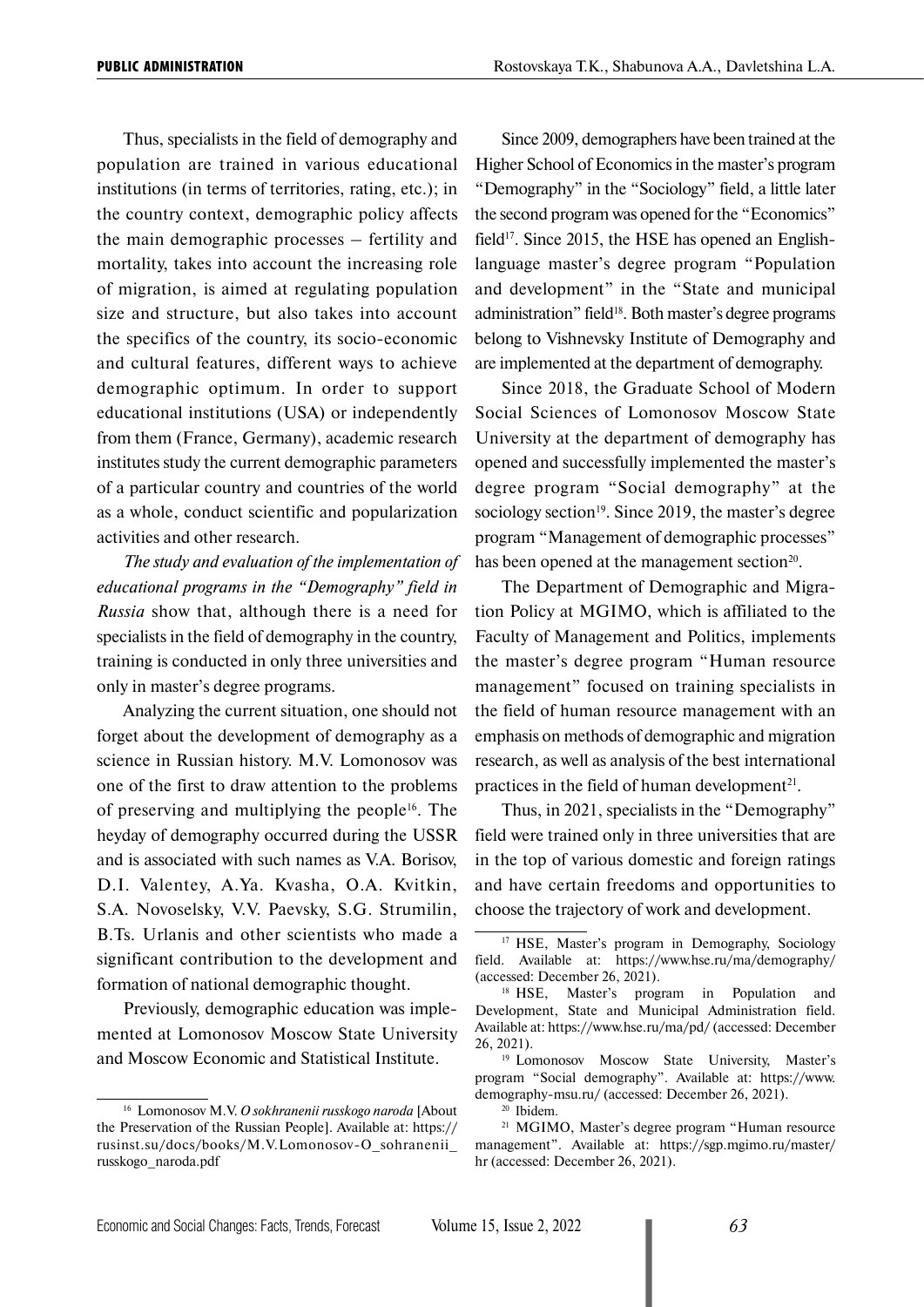To assess the possibility of opening and implementing educational programs in the "Demography" field, we consider the departments where disciplines of this orientation are taught in a number of leading Russian universities *(Tab. 1)*.

The greatest number of lecturers work at the department of demography at Vishnevsky Institute of Demography, Higher School of Economics – 40% of the total number of teaching staff. We should note that there are no doctors of sciences at the HSE department, most of them are candidates of sciences (economics, sociology, geography, etc.) and four employees without an academic degree (two of whom have more than 10 years of experience, two  $-$  less than 5 years).

According to the number of employees (with an equal number of teaching staff), the Institute is followed by the department of population at the

faculty of economics of Lomonosov Moscow State University and the department of demographic and migration policy at the faculty of management and policy of MGIMO – each of them has nine employees. Their number of academic degree holders is somewhat similar, but there is a slight difference: the department of population has more doctors of sciences (more by one person), and the department of demographic and migration policy has more candidates of sciences (more by one person as well). There is one employee without an academic degree at each department.

This is followed by the department of demography of the Higher School of Modern Social Sciences of Lomonosov Moscow State University. Of the eight employees, three are doctors of sciences, four are candidates and one is without a degree (deputy head for academic affairs).

| University, department                                                                                                   | Teaching<br>staff,<br>people | Doctors of sciences |                                       | Candidates of sciences |                                       | Without an academic<br>degree |                                       |
|--------------------------------------------------------------------------------------------------------------------------|------------------------------|---------------------|---------------------------------------|------------------------|---------------------------------------|-------------------------------|---------------------------------------|
|                                                                                                                          |                              | People              | $%$ of the<br>whole teaching<br>staff | People                 | $%$ of the<br>whole teaching<br>staff | People                        | $%$ of the<br>whole teaching<br>staff |
| HSE, Vishnevsky Institute of Demography,<br>department of demography <sup>1)</sup>                                       | 20                           | $\Omega$            | 0.0                                   | 16                     | 80.0                                  | 4                             | 20.0                                  |
| Lomonosov Moscow State University,<br>faculty of economics, department of<br>population <sup>2)</sup>                    | 9                            | 3                   | 33.3                                  | 5                      | 55.6                                  |                               | 11.1                                  |
| MGIMO, faculty of management and politics,<br>department of demographic and migration<br>policy <sup>3)</sup>            | 9                            | $\mathfrak{p}$      | 22.2                                  | 6                      | 66.7                                  |                               | 11.1                                  |
| Lomonosov Moscow State University,<br>Higher School of Modern Social Sciences,<br>department of demography <sup>4)</sup> | 8                            | 3                   | 37.5                                  | 4                      | 50.0                                  |                               | 12.5                                  |
| Lomonosov Moscow State University,<br>faculty of sociology, department of family<br>sociology and demography $5$         | 4                            | $\mathfrak{p}$      | 50.0                                  | 2                      | 50.0                                  | 0                             | 0.0                                   |
| <b>TOTAL</b>                                                                                                             | 50                           | 10                  | 20.0                                  | 33                     | 66.0                                  |                               | 14.0                                  |

Table 1. Personnel potential of the departments of demography and population in Russian universities

1) HSE, Vishnevsky Institute of Demography, department of demography. Available at: https://www.hse.ru/demo/kdemo/ (accessed: December 26, 2021).

2) Lomonosov Moscow State University, faculty of economics, department of population. Available at: https://demography.econ.msu.ru/ (accessed: December 26, 2021).

3) MGIMO, faculty of management and politics, department of demographic and migration policy. Available at: https://mgimo.ru/study/ faculty/sgp/kdmp/ (accessed: December 26, 2021).

4) Lomonosov Moscow State University, Higher School of Modern Social Sciences, department of demography. Available at: https://www. demography-msu.ru/ (accessed: December 26, 2021).

5) Lomonosov Moscow State University, faculty of sociology, department of family sociology and demography. Available at: https://www. socio.msu.ru/index.php/ (accessed: December 26, 2021).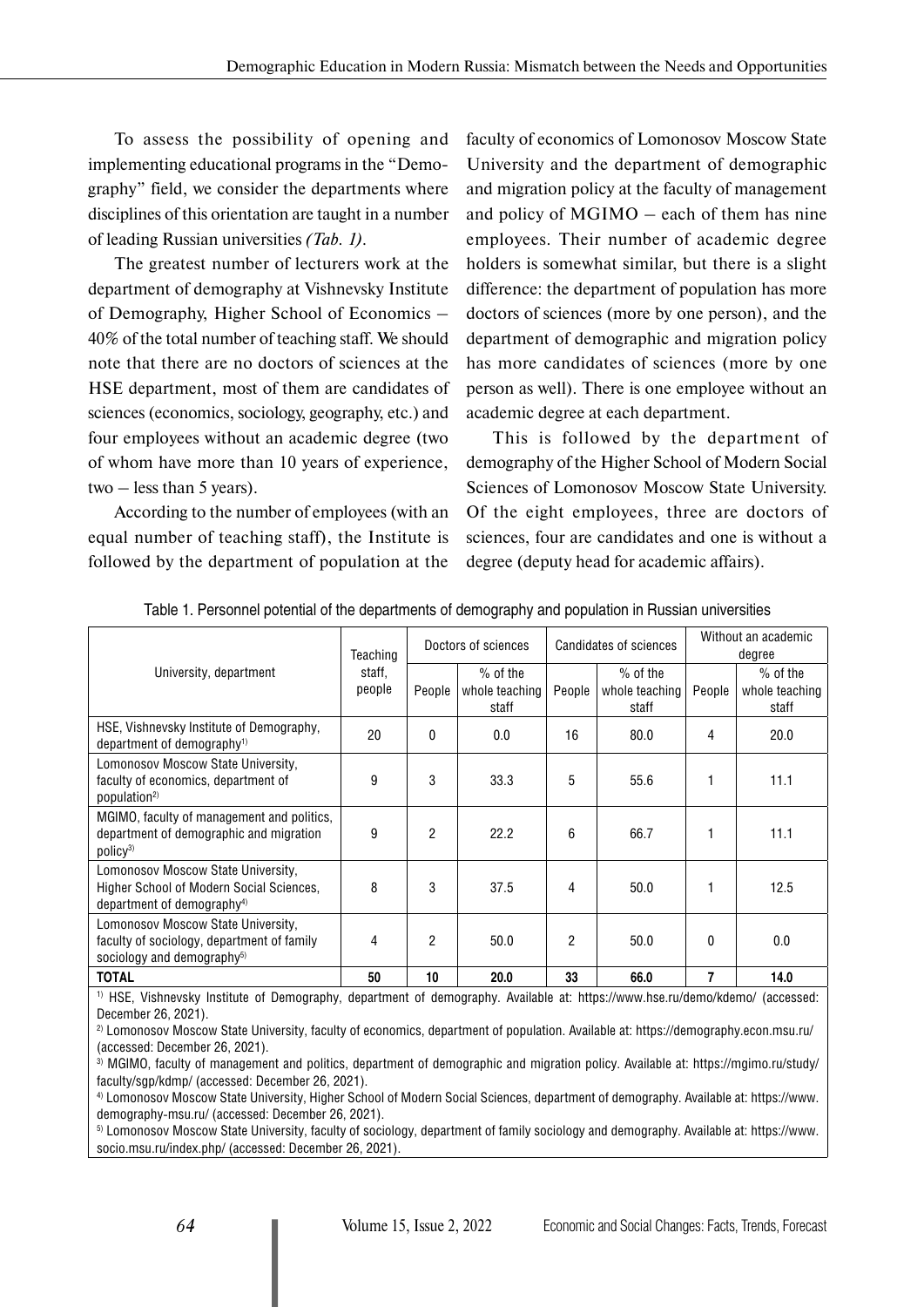The most compact is the department of family sociology and demography at the faculty of sociology, Lomonosov Moscow State University. Of the four employees, two are doctors of sciences and two are candidates of sciences.

In addition to the data on the number of employees with an academic degree and the level of academic degrees among the staff of demographic departments, we considered the age composition of employees, and their scientific and pedagogical experience.

Information about the scientific and pedagogical experience of the teaching staff is not presented on the websites of the department of population at the faculty of economics of Lomonosov Moscow State University and the department of demographic and migration policy at the faculty of management and policy of MGIMO, therefore they are excluded from further analysis.

The scientific and pedagogical experience of the teaching staff of the departments is divided into four groups based on the following criteria:

• 1–5 years of experience: young specialists, assistants or lecturers of departments who are studying or have recently completed postgraduate studies and are admitted to teaching; this is the potential and the future of the departments, provided that they receive proper training and mentoring;

• 5–10 years of experience: young candidates of sciences or young lecturers preparing to defend their thesis; specialists who have studied a wide range of scientific and practical material, gaining experience in both pedagogical and scientific activities;

• 10–20 years of experience: the driving force of departments, as a rule, candidates of sciences or "young" doctors of sciences, they have significant experience in teaching and research activities;

• 20 years of experience or more: department "elders" with extensive professional and life experience, they establish scientific schools and directions, and are mentors to the younger generation.

The information is based on open data available at the websites of the departments *(Tab. 2)*.

Based on the criteria of scientific and pedagogical experience presented in Table 2 and the quantity and quality of academic degrees, the department of family sociology and demography at the faculty of sociology of Lomonosov Moscow State University can be called a mentor department. Two thirds of the staff of the department have more than 20 years of experience, one lecturer  $-10-20$ years of experience. The situation is similar at the department of demography of the Higher School of Modern Social Sciences of Lomonosov Moscow State University  $-75\%$ , or 6 out of 8 employees have more than 20 years of experience, one employee  $5-10$  years, one employee  $-10-20$  years.

The department of demography at Vishnevsky Institute of Demography of the Higher School of Economics has a succession of generations, while lacking doctors of sciences: there are at least two or three lecturers in each of the allocated work experience intervals.

| University, department                                                                                    | Teaching staff,<br>people | Scientific and pedagogical experience, years |          |           |             |  |
|-----------------------------------------------------------------------------------------------------------|---------------------------|----------------------------------------------|----------|-----------|-------------|--|
|                                                                                                           |                           | 1–5                                          | $5 - 10$ | $10 - 20$ | 20 and more |  |
| HSE, Vishnevsky Institute of Demography, department of<br>demography                                      | 20                        |                                              |          |           |             |  |
| Lomonosov Moscow State University, Higher School of<br>Modern Social Sciences, department of demography   |                           |                                              |          |           |             |  |
| Lomonosov Moscow State University, faculty of sociology,<br>department of family sociology and demography |                           |                                              |          |           |             |  |
| <b>TOTAL</b>                                                                                              | 32                        |                                              |          |           |             |  |

Table 2. Scientific and pedagogical experience of the teaching staff at Russian universities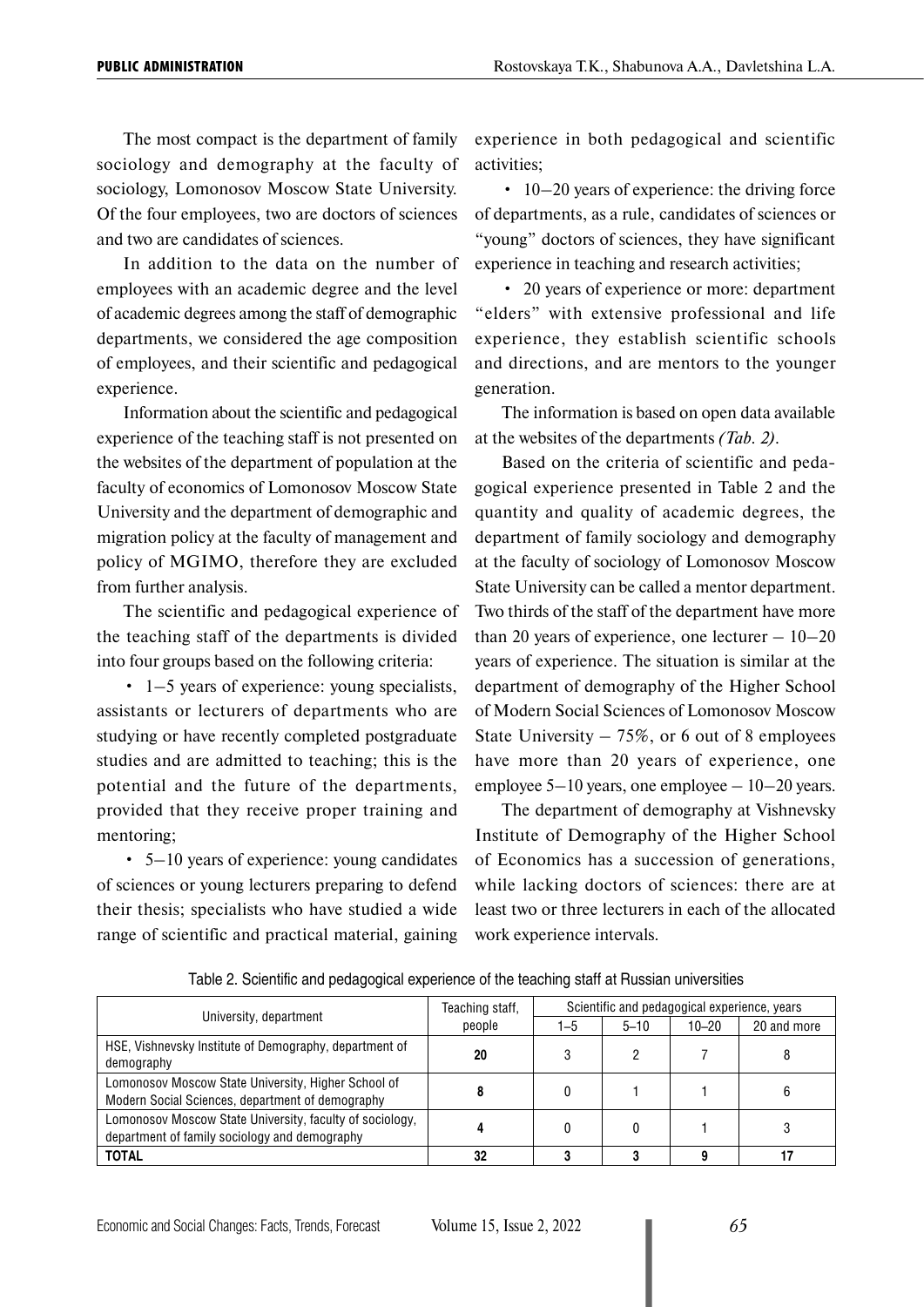The analysis of the disciplines taught at the departments gives an understanding of the current areas of work, as well as, together with information about the teaching staff of the departments of demography, an opportunity to assess the potential of the departments from the position of opening new educational programs in the "Demography" field. The data on the disciplines taught and broken down by level of training are presented in *Table 3*.

The largest number of disciplines is observed at the department of demographic and migration policy of the MGIMO faculty of management and politics (35), of which most are at the bachelor's degree level (19 disciplines, or 54.3%). The department of demography at the Higher School of Modern Social Sciences of Lomonosov Moscow State University is the next in terms of the number of demographic disciplines; it implements most of the disciplines at the master's degree level (27, 81.8%). The department of demography at Vishnevsky Institute of Demography, Higher School of Economics implements 29 disciplines, most of which are at the master's degree level 18, or 62.1%). Such a distribution in the three universities is quite natural and, first of all, reflects the

educational programs implemented at the core educational department.

The department of family sociology and demography at the faculty of sociology and the department of population at the faculty of economics of Lomonosov Moscow State University, whose employees provide for the needs of their own faculty and teach inter-faculty disciplines, are represented by a wide number of disciplines (17 and 15, respectively).

In addition to educational activities, scientific and popularization work is carried out at each of the departments under consideration, or there are branch laboratories and centers there. The most significant areas include research-to-practice conferences, research projects supported by various foundations (RFBR, RSF, Ministry of Science and Higher Education of Russia, etc.), public lectures, science festivals, international cooperation, joint activities with the academic community and employers.

In addition to the numerical characteristics of the departments, it is necessary to understand who is in charge of them, which scientific schools and directions are developing at each department, because these parameters form the future of any scientific direction.

|                                                                                                           | Number of<br>disciplines,<br>units | Bachelor's degree level |                                               | Master's degree level |                                               |
|-----------------------------------------------------------------------------------------------------------|------------------------------------|-------------------------|-----------------------------------------------|-----------------------|-----------------------------------------------|
| University, department                                                                                    |                                    | Units                   | $%$ of the<br>number<br>of all<br>disciplines | Units                 | $%$ of the<br>number<br>of all<br>disciplines |
| HSE, Vishnevsky Institute of Demography, department of<br>demography                                      | 29                                 | 11                      | 37.9                                          | 18                    | 62.1                                          |
| Lomonosov Moscow State University, faculty of economics,<br>department of population                      | 15                                 | 4                       | 26.7                                          | 11                    | 73.3                                          |
| MGIMO, faculty of management and politics, department of<br>demographic and migration policy              | 35                                 | 19                      | 54.3                                          | 16                    | 45.7                                          |
| Lomonosov Moscow State University, Higher School of<br>Modern Social Sciences, department of demography   | 33                                 | 6                       | 18.2                                          | 27                    | 81.8                                          |
| Lomonosov Moscow State University, faculty of sociology,<br>department of family sociology and demography | 17                                 | 10                      | 58.8                                          | 7                     | 41.2                                          |
| <b>TOTAL</b>                                                                                              | 129                                | 50                      | 38.8                                          | 79                    | 61.2                                          |

Table 3. Disciplines broken down by level of training at the departments of demography and population in Russian universities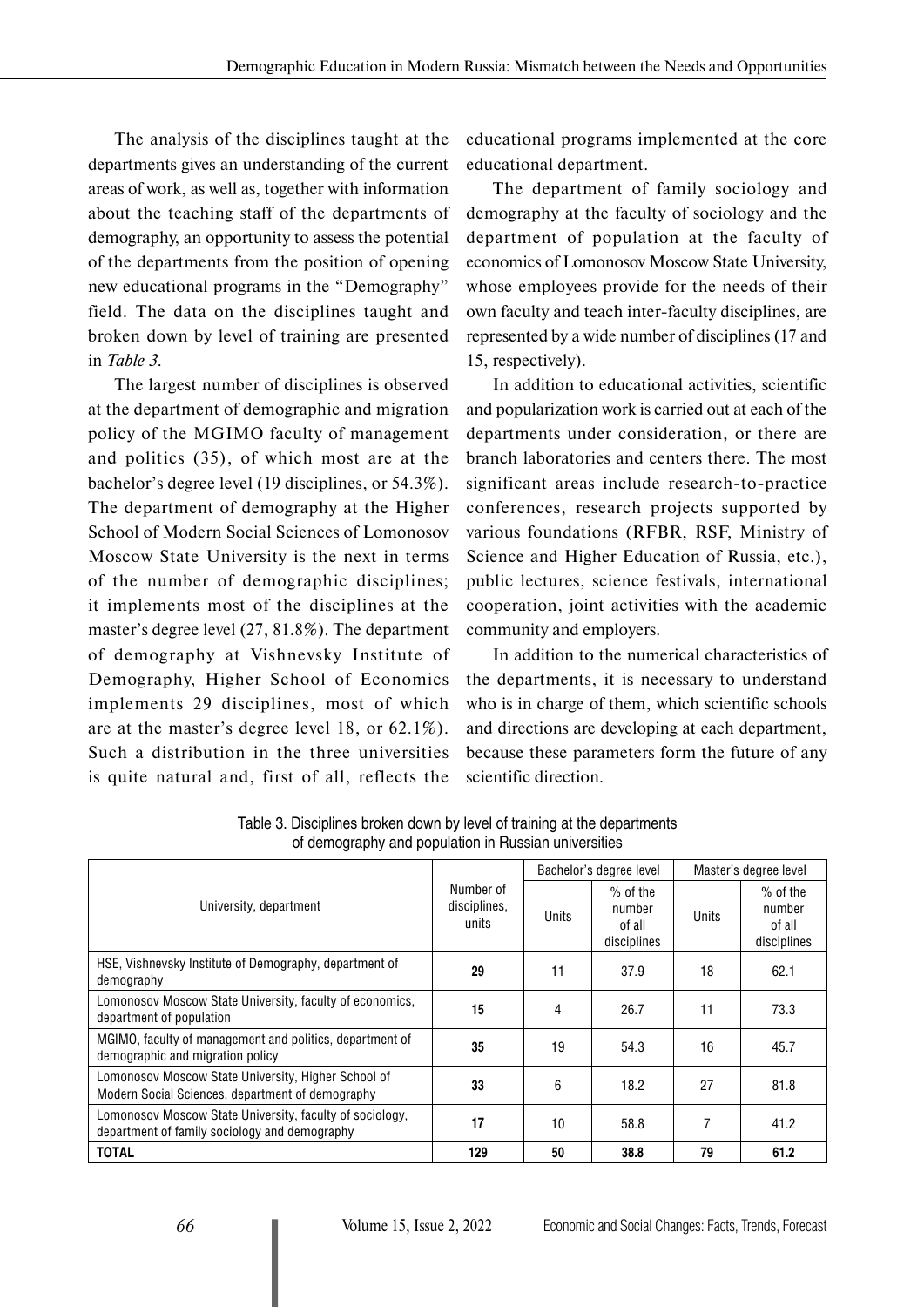The research laboratory for population economics and demography<sup>22</sup>, which includes three sectors (sector of population reproduction and demographic policy; sector of regional demography, settlement and migration; sector of historical and demographic and bibliographic research), has been successfully functioning at the faculty of economics of Lomonosov Moscow State University since the 1960s. The laboratory has 16 employees who are both full-time employees and internal part-timers.

Vishnevsky Institute of Demography of the Higher School of Economics is a scientific and educational institution. Its goals are to conduct fundamental scientific research, improve its methodology and train scientific personnel. In addition to the department of demography, Vishnevsky Institute of Demography includes the following departments: scientific and educational laboratory for socio-demographic policy; editorial office of the mass media – electronic journal *Demograficheskoe obozrenie*; demographic research center23. In 2017, an international laboratory for population and health research was established, which develops new and improves existing methods for studying public health, conducting scientific research on this basis in the field of population health and mortality<sup>24</sup>.

The department of demographic and migration policy headed by a leading demographer, RAS Corresponding Member S.V. Ryazantsev, makes a huge contribution to strengthening the positive image of MGIMO in the media through the speeches of its employees on the problems of demographic and migration policy. In addition to the educational process and scientific activities, the department deals with practical issues of improving Russia's demographic and migration policy through broad implementation of scientific research findings in the activities of Russian agencies and international organizations. Scientists of the department provide consulting services to Russian government agencies and international organizations.

A laboratory for demography and migration studies has been opened on the basis of the Institute of Social Analysis and Forecasting of RANEPA25. Its research focuses on analyzing current trends in the reproduction of the Russian population, effects of social and demographic policy and working out recommendations for their improvement.

On the basis of the Ural Federal University in 2014, the scientific laboratory "International center for demographic research"26 was opened, the main purpose of which is to develop new promising areas at the university with the involvement of foreign scientists, organize and implement historical and demographic research.

Ammosov North-Eastern Federal University has a laboratory for population economics and demography27. The laboratory focuses on studying population reproduction processes, demographic potential, family and household, population migration, economic and demographic factors in the regional labor market balance, the development of regional demographic forecasts.

<sup>22</sup> Lomonosov Moscow State University, research laboratory for population economics and demography. Available at: https://www.econ.msu.ru/departments/cps/ (accessed: December 26, 2021).

<sup>23</sup> HSE, Vishnevsky Institute of Demography. Available at: https://www.hse.ru/demography/ (accessed: December 26, 2021).

<sup>&</sup>lt;sup>24</sup> HSE, international laboratory for population and health research. Available at: https://demogr.hse.ru/ (accessed: December 26, 2021).

<sup>&</sup>lt;sup>25</sup> RANEPA, laboratory for demography and migration studies. Available at: https://www.ranepa.ru/social/obinstitute/laboratoriya-issledovanij-demografii-i-migratsii/ (accessed: December 26, 2021).

<sup>&</sup>lt;sup>26</sup> Ural Federal University, scientific laboratory "International center for demographic research". Available at: https://idun.urfu.ru/ru/sotrudniki/ (accessed: December 26, 2021).

<sup>27</sup> Ammosov North-Eastern Federal University, laboratory for population economics and demography. Available at: https://www.s-vfu.ru/universitet/rukovodstvo-i-struktura/ instituty/niires/demography/ (accessed: December 26, 2021).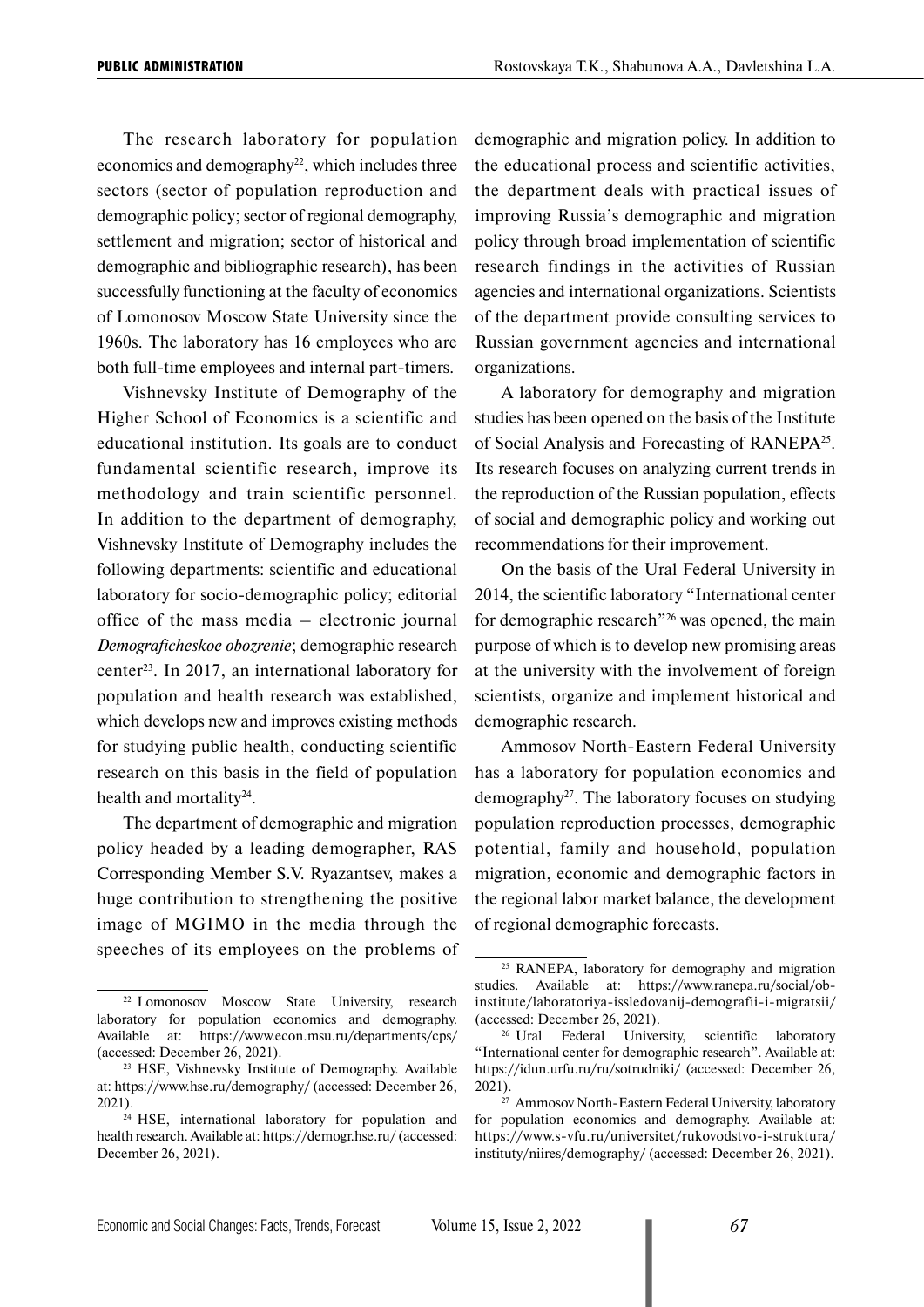In addition to the review, we should note that in a number of Russian universities, certain demographic disciplines are also taught, scientific work involving students is carried out, research is carried out, teaching staff of departments make reports and publish articles on topical issues of preservation of the people. Among the most active regions are the Republic of Bashkortostan, the Vologda, Volgograd, Ivanovo, Nizhny Novgorod, Novosibirsk, Sverdlovsk oblasts, Stavropol Krai, the Republic of Tatarstan, etc. In a number of regions there are academic organizations that conduct educational activities in addition to research. Thus, Vologda Research Center of the Russian Academy of Sciences, within the framework of master's and bachelor's degree programs in the field of economics, implements the course "Economic demography" taught by the staff of the department for standard of living and lifestyle studies. The "Demographic crash course" is also included in advanced training courses for teachers and government representatives.

Speaking about the work carried out at the national level in the "Demography" field, it is necessary to point out the Institute for Demographic Research, Federal Center of Theoretical and Applied Sociology, Russian Academy of Sciences (IDR FCTAS RAS), which occupies a special place28. It was founded on the basis of the Center for Social Demography at the Institute of Socio-Political Research – Branch of the Federal Center of Theoretical and Applied Sociology of the Russian Academy of Sciences by Order 55 of June 1, 2020. A renowned scientist, demographer, RAS Corresponding Member S.V. Ryazantsev is head of IDR FCTAS RAS; he has his own scientific school in the field of demographic and migration development. The main areas of work of IDR FCTAS RAS are as follows: development and systematization of the theoretical and practical provisions of the national demographic school, improving the quality of scientific research and the validity of the results of its activities; implementation of the results of demographic research in the practical activities of federal and regional authorities of the Russian Federation; popularization of the results of demographic research in the media and increasing the public importance of demographic science in Russia; development and improvement of the demographic education system in the Russian Federation, organization of advanced training courses and scientific and practical seminars on key problems of demographic development of the country. The educational and scientific organizations of Russia and foreign partner countries of the Institute include nine domestic educational institutions and ten foreign educational and scientific organizations<sup>29</sup>.

After reviewing the educational institutions of Russia implementing educational programs in the "Demography" field (in various areas of training), we can conclude that the scientific and educational potential for training demographers is available not only in the universities of capital cities, but also in the regions. However, we cannot but note a significant "lag" in RF constituent entities – the absence of specialized departments. Nevertheless, the presence of laboratories specializing in demographic research proves the relevance of knowledge in this field in various regions of Russia.

Upon the initiative of IDR FCTAS RAS, in 2021 a professional standard (PS) "Demographer"30

<sup>28</sup> Institute for Demographic Research, Federal Center of Theoretical and Applied Sociology, Russian Academy of Sciences (IDR FCTAS RAS). Available at: https://idrras.ru (accessed: December 26, 2021).

<sup>29</sup> Institute for Demographic Research, Federal Center of Theoretical and Applied Sociology, Russian Academy of Sciences (IDR FCTAS RAS). Available at: https://idrras.ru/

presentation/ (accessed: December 26, 2021).<br><sup>30</sup> On the approval of the professional standard "Demographer": draft Order of the Ministry of Labor of Russia (as of November 24, 2021); prepared by the Ministry of Labor of Russia, project ID 01/02/11-21/00122735. Available at: https://www.consultant.ru/cons/cgi/online.cgi?req=do c&base=PNPA&n=78220#EvcynsSpXzyfQKAJ (accessed: December 26, 2021).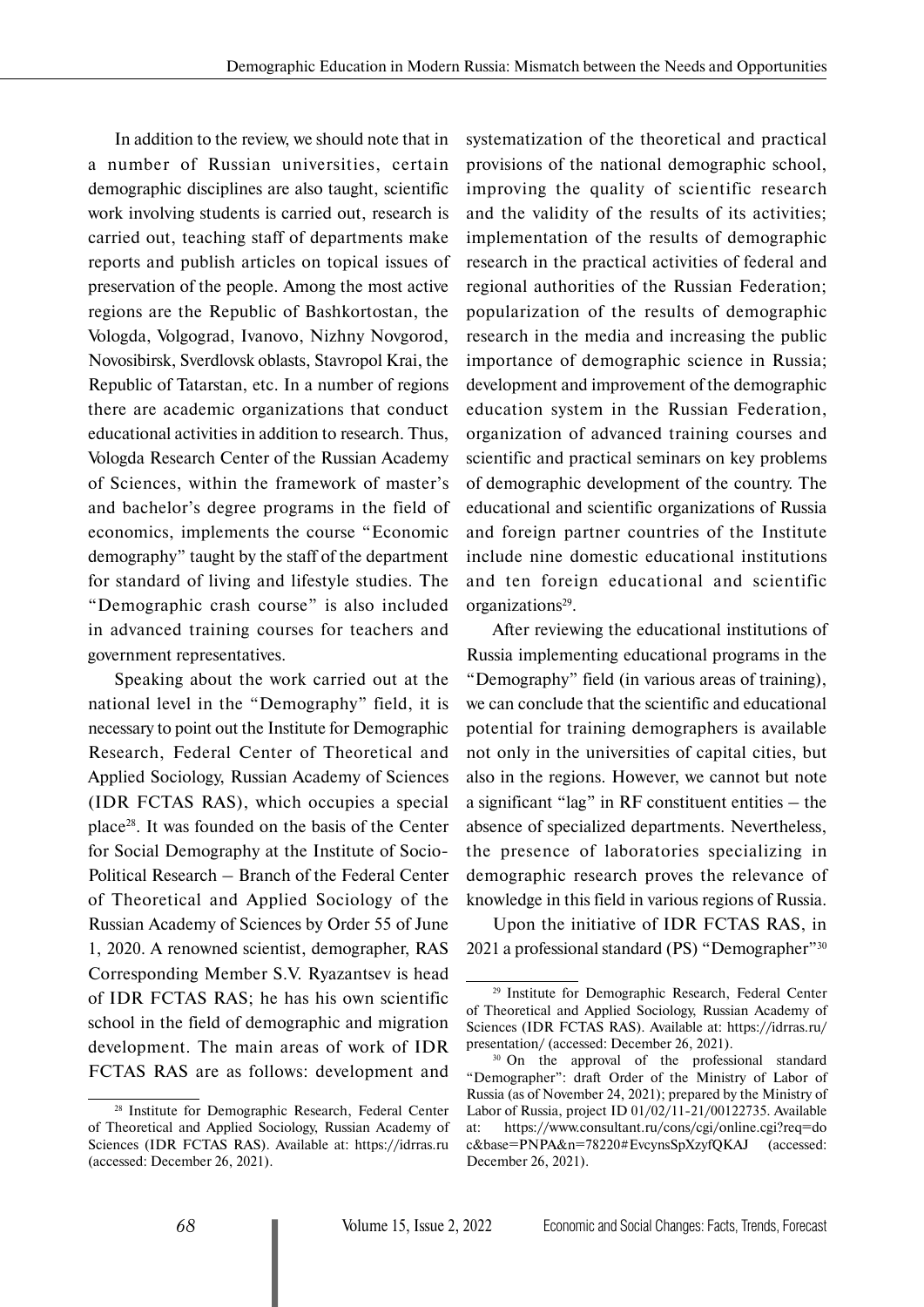was developed and is at the stage of approval; the standard presents the type of professional activity according to ISCO-08: "Development of measures aimed at regulating quantitative and qualitative parameters of demographic development for managerial decision-making" (code 3. Social services) (Rostovskaya, Zolotareva, 2021). The professional standard acts as a vector defining an enlarged group of specialties (EGS), within which the educational standard will be developed<sup>31</sup>.

Based on the needs of the labor market and society for qualified specialists in the field of demography, IDR FCTAS RAS has set a goal for 2022 to develop Generation 3++ Federal State Educational Standards (FGOS VO 3++) at the bachelor's degree and master's degree levels within the framework of EGS 39.00.00 "Sociology and social work". To achieve this goal, it is planned to solve the following tasks:

• form a working group including leading Russian demographers, representatives of the academic community and educational institutions, potential employers, representatives of executive and legislative authorities;

• prepare and approve the schedule of work on the development of FGOS VO  $3++$  in the "Demography" field within the framework of EGS 39.00.00 "Sociology and social work" at the bachelor's and master's degree levels of training;

• develop primary projects of FGOS VO 3++ in the "Demography" field within the framework of EGS 39.00.00 "Sociology and social work" at the bachelor's and master's degree levels of training;

• conduct professional and public discussion of primary projects of FGOS VO 3++ in the "Demography" field within the framework of EGS 39.00.00 "Sociology and social work" at the bachelor's and master's degree levels of training;

• revise the projects of FGOS VO 3++ based on the results of professional and public discussion;

• submit the developed draft standards to the relevant authorized bodies for consideration and approval.

The main goal of the professional standard "Demographer" is "to solve problems aimed at analyzing and forecasting the demographic situation at the micro- and macro level, taking into account the demographic factor in social and economic development; to develop socio-demographic policy of the state, region, industry, organization, aimed at regulating quantitative and qualitative parameters of the population (socio-demographic groups, households, workers, labor collectives); to study demographic dynamics factors and solutions to applied demographic problems (for macroeconomic regulation, insurance, logistics, marketing, placement of services and productive forces, political research)" (Rostovskaya, Zolotareva, 2021). This formulation fully and broadly reveals the types of professional activities of a demographer in various sectors and activities at the federal, regional or municipal level.

The generalized labor functions contained in the PS "Demographer" are aimed at three levels of training: bachelor – master – postgraduate, with the possibility of implementing additional professional education programs at each level. This approach makes it possible to implement a system of lifelong learning in the field of demography.

While working on FGOS VO  $3++$  in the "Demography" field within the framework of EGS 39.00.00 "Sociology and social work" and at the bachelor's degree and master's degree levels of training, the following aspects will be determined: areas of professional activity and (or) the spheres of professional activity of the graduate; types of professional activity tasks that graduates are ready to solve; universal and general professional competencies formed by the graduate in the learning process; requirements for the conditions to

<sup>&</sup>lt;sup>31</sup> Rules for the development, approval of Federal State Educational Standards and amendments to them: Resolution 434, dated April 12, 2019. Available at: https://docs.cntd.ru/ document/554229840 (accessed: December 26, 2021).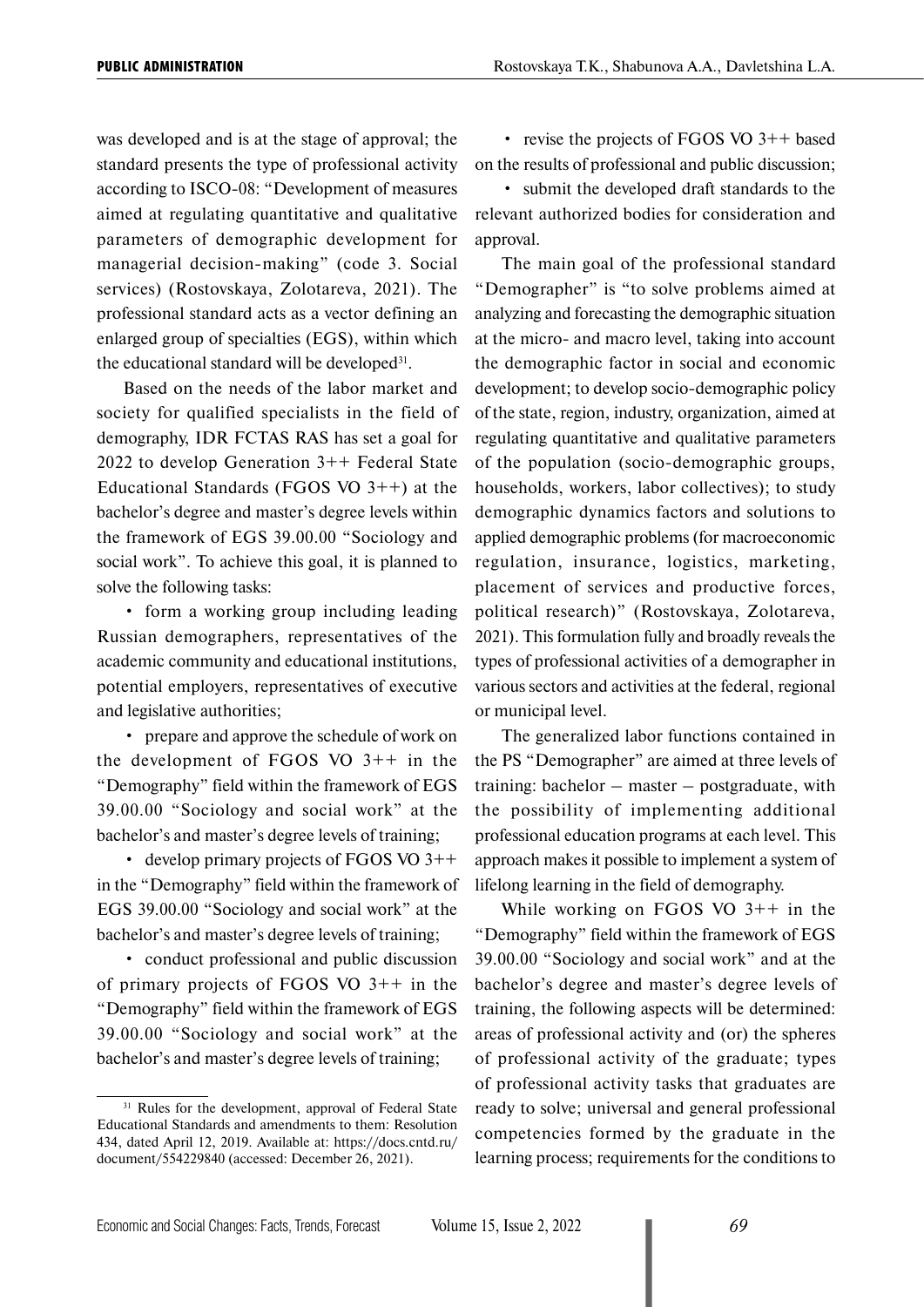implement educational programs, including systems requirements, requirements for logistical and educational support, requirements for personnel and financial conditions for the implementation of programs.

#### **Discussion and conclusion**

Having reviewed the current Russian regulatory and legal documents, including in the field of demographic policy, national development goals and national security strategies, we see that due attention is paid to the formation of legislation on population issues and the preservation of the people. The only alarming fact is that the tasks set are not always up-to-date or feasible, and the indicators used do not always reflect the actual key parameters of the demographic optimum.

The solution to this problem in 2021 was the development and approval of the professional standard "Demographer" (Rostovskaya, Zolotareva, 2021), which will form a new model of human resources potential in the field of demography, identify opportunities for training highly skilled demographers, and within the framework of management activities will make it possible to meet the need for demographic expertise and consulting. The draft standard is in the public domain<sup>32</sup>.

Having reviewed Russian and foreign scientific works devoted to education, human and personnel development, and the situation regarding specialists in the labor market, we see that a modern indemand specialist in the labor market is someone who, in addition to quality education, has an updated, multi-level and relevant knowledge base that meets the needs of society, sectors and types of activity. For demographers, these requirements are also relevant and applicable.

In order to assess the potential of the Russian educational community and the situation in the world as a whole, we have analyzed the activities of educational and scientific organizations in the "Demography" field. As a result, we revealed that globally, educational institutions and research institutions work autonomously and in collaboration.

In Russia, only three universities conduct educational activities in the framework of the programs related to demography (since there is no separate educational direction today, such programs are included in other directions). There are five departments of demography and population in three universities. Metropolitan and regional educational institutions have relevant educational potential: there are laboratories or research centers conducting research on topical issues of demography there; also there are universities whose lecturers teach certain demographic disciplines, conduct research, publish articles and deliver reports.

In order to create and approve educational standards in the "Demography" field within the framework of EGS 39.00.00 "Sociology and social work" at the bachelor's and master's degree levels of training, a number of works were carried out by FCTAS RAS on an initiative basis. Among them: development of a schedule of activities for 2022; creation of a working group; definition of the area and scope of professional activity of the graduate; definition of the types of tasks of professional activity that graduates are ready to solve. At each stage, the principle of a systems approach in the training of a demographer specialist will be preserved, based on the criteria and parameters laid down in the professional standard "Demographer".

<sup>&</sup>lt;sup>32</sup> On the approval of the professional standard "Demographer": draft Order of the Ministry of Labor of Russia (as of November 24, 2021); prepared by the Ministry of Labor of Russia, project ID 01/02/11-21/00122735. Available at: https://www. consultant.ru/cons/cgi/online.cgi?req=doc&base=PNPA&n=78220#EvcynsSpXzyfQKAJ (accessed: December 24, 2021).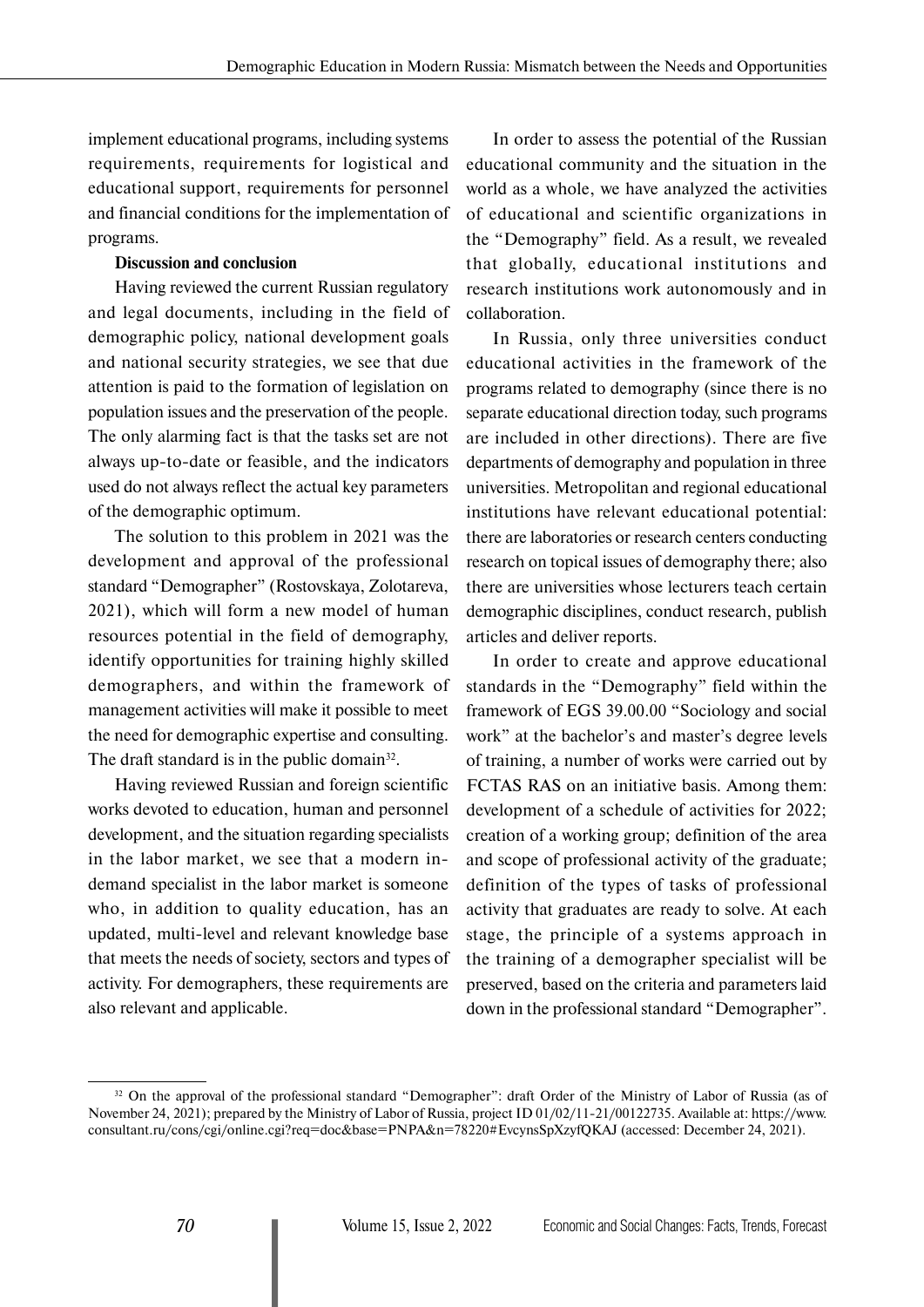#### **References**

- Alshubiri F.N. (2021). Analysis of financial sustainability indicators of higher education institutions on foreign direct investment: Empirical evidence in OECD countries. *International Journal of Sustainability in Higher Education*, 22(1), 77–99. DOI: 10.1108/IJSHE-10-2019-0306
- Ashour S. (2021). How COVID-19 is reshaping the role and modes of higher education whilst moving towards a knowledge society: The case of the UAE. *Open Learning: The Journal of Open, Distance and e-Learning.*  DOI: 10.1080/02680513.2021.1930526
- Beal Krause A.L. (2021). The aged population and social spending in Latin America: Comparing the demographic functionalist theories and political pressure arguments. *Politics and Policy,* 49(5), 1061–1091. DOI: 10.1111/ polp.12429
- Brauer S. (2021). Towards competence-oriented higher education: A systematic literature review of the different perspectives on successful exit profiles. *Education and Training*, 63(9), 1376–1390. DOI: 10.1108/ET-07-2020- 0216
- Buitrago R., Salinas J., Boude O. (2021). Designing and representing learning itineraries: A systematic review of the literature. *Interaction Design and Architecture(s)*, 47, 94–122.
- Egorychev A.M., Rostov T.K. (2021). Prospects for the development of professional education in a globalization world community. *CITISE*, 1, 55–64. Available at: http://doi.org/10.15350/2409-7616.2021.1.05 (in Russian).
- Fletcher J., Gillum D., Moritz R., Schwartz A. (2021). Demographic and salary trends of the 2020 biosafety workforce. *Applied Biosafety*, 26(3), 164–174. DOI: 10.1089/apb.20.0066
- Golenkova Z.T., Goliusova Yu.V. (2016). The Russian precariat: Human capital accumulation of different age groups. *Vestnik instituta sotziologii*, 18, 57–69. DOI: https://doi.org/10.19181/vis.2016.18.3.412 (in Russian).
- Golenkova Z.T., Kosharnaya G.B., Kosharny V.P. (2018). Influence of education on improved competitiveness of employees in the labor market. *Integratsiya obrazovaniya=Integration of Education*, 22(2), 262–273. DOI: 10.15507/1991-9468.091.022.201802.262.-273 (in Russian).
- Il'yasov B.G., Gerasimova I.B., Makarova E.A. et al. (2017). *Osnovy teorii sistem i sistemnogo analiza* [Fundamentals of Systems Theory and Systems Analysis]. RICK UGATU.
- Karamzina A.G., Sil'nova S.V. (2021). System analysis and modelling of the development of further professional education programs. *Vestnik VGU. Seriya: Sistemnyi analiz i informatsionnye tekhnologii=Proceedings of Voronezh State University. Series: Systems Analysis and Information Technologies,* 2, 94–98. Available at: https://doi. org/10.17308/sait.2021.2/3507 (in Russian).
- Kicherova M.N., Semenov M.Yu., Zyuban E.V. (2021). Qualification assessment practices: New possibilities and constraints. *Obrazovanie i nauka*, 23(7), 71–98. DOI: 10.17853/1994-5639-2021-7-71-98
- Konstantinovsy D.L., Popova E.S. (2016). The intention of young people to higher education as an important resource of innovative development of Russia. *Obshchestvennyye nauki i sovremennost'*, 1, 5–19. Available at: https://ecsocman.hse.ru/data/2018/11/18/1251870868/5\_19\_Konstantinovsky
- Marszowski R., Drobek L., Hetmańczyk P., Markowska M. (2020). Education in the times of demographic change and globalization. Case study on the example of the Silesian Voivodeship. *Sustainability*, 12(14). DOI: 10.3390/ su12145688
- Mikeshina L.A. (2005). *Filosofiya nauki* [Philosophy of Science]. Moscow: Progress-Traditsiya.
- Rajović G., Bulatović J. (2017). Geography education research in Serbia: A teacher's perspective. *European Journal of Contemporary Education*, 6(1), 100–125. DOI: 10.13187/ejced.2017.1.100
- Ramos M.E., Garza-Rodríguez J., Gibaja -Romero D.E. (2021). Automation of employment in the presence of industry 4.0: The case of Mexico. *Technology in Society*, 68(1), 101837. DOI: 10.1016/j.techsoc.2021.101837
- Romanova G., Maznichenko M., Neskoromnyh N. (2016). Systematic approach to the goalsetting of higher education in the field of tourism and hospitality. *European Journal of Contemporary Education*, 17(3), 344–356. DOI: 10.13187/ejced.2016.17.344